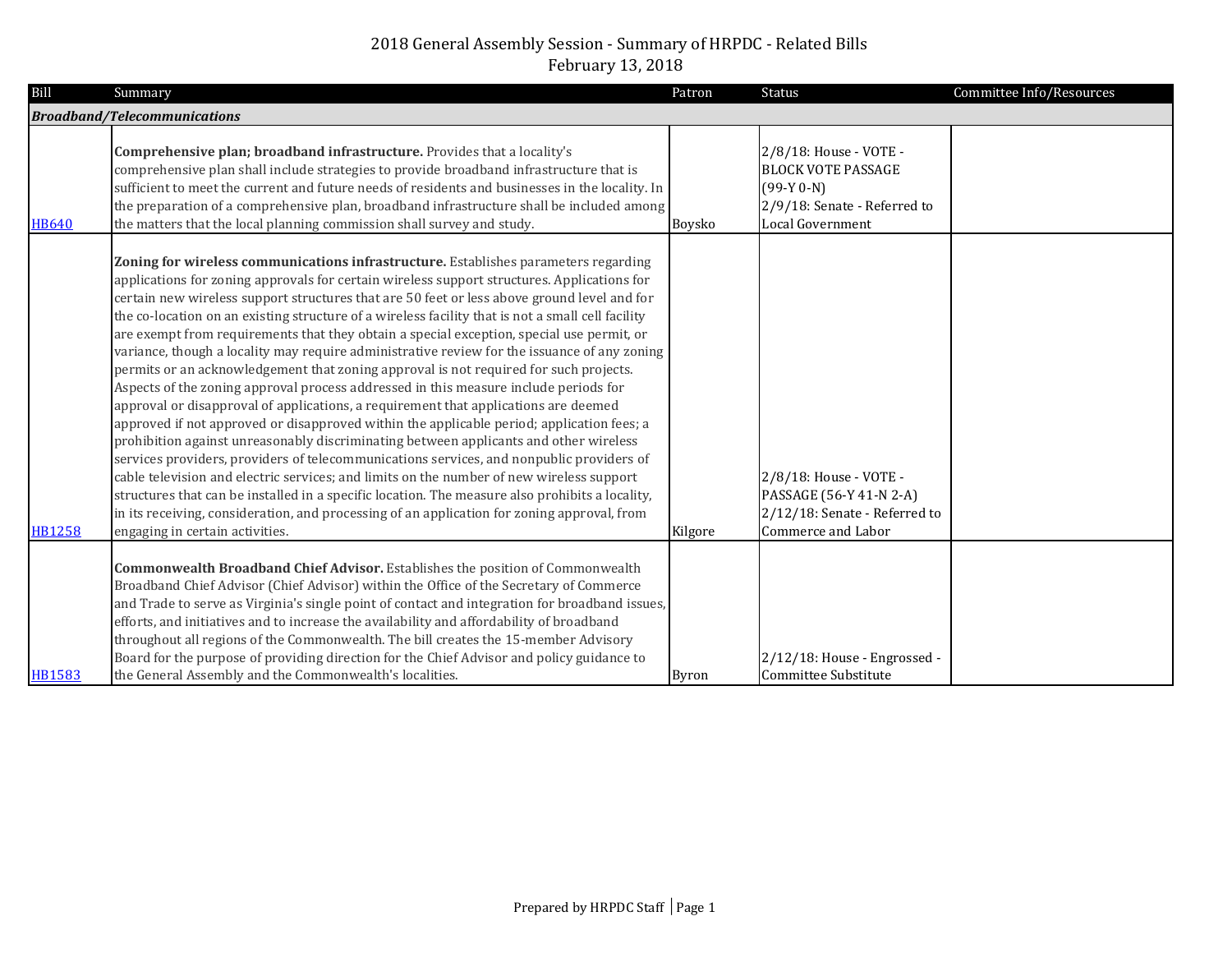|                  | Zoning for Wireless Communications Infrastructure. Establishes limits on the extent to<br>which localities may require zoning approvals for certain wireless support structures.<br>Certain new wireless support structures inside a right-of-way that are 50 feet or less above<br>ground level, designed to support small cell equipment, not in a historic district, and not<br>more than 10 feet tallest existing utility pole within 500 feet in the same right of way, are                                                                                                                                                                                                                                                                                                                                                                                                                                                                                                                                                                                                                                                                                                                                                                                                                                                                                                                                                                                               |          |                                                                                      |  |
|------------------|--------------------------------------------------------------------------------------------------------------------------------------------------------------------------------------------------------------------------------------------------------------------------------------------------------------------------------------------------------------------------------------------------------------------------------------------------------------------------------------------------------------------------------------------------------------------------------------------------------------------------------------------------------------------------------------------------------------------------------------------------------------------------------------------------------------------------------------------------------------------------------------------------------------------------------------------------------------------------------------------------------------------------------------------------------------------------------------------------------------------------------------------------------------------------------------------------------------------------------------------------------------------------------------------------------------------------------------------------------------------------------------------------------------------------------------------------------------------------------|----------|--------------------------------------------------------------------------------------|--|
|                  | exempted from requirements that they obtain a special exception, special use permit, or<br>variance. Aspects of the zoning approval process addressed in this measure include periods<br>for approval or disapproval of applications; a requirement that applications are deemed<br>approved if not approved or disapproved within the applicable period; application fees; a<br>prohibition against unreasonably discrimination; and limits on the number of new wireless<br>support structures. The measure also prohibits localities from adopting a moratorium on<br>considering zoning applications submitted by wireless service providers and wireless                                                                                                                                                                                                                                                                                                                                                                                                                                                                                                                                                                                                                                                                                                                                                                                                                  |          | 2/1/18: Passed by indefinitely                                                       |  |
| <b>HB1597</b>    | infrastructure providers.                                                                                                                                                                                                                                                                                                                                                                                                                                                                                                                                                                                                                                                                                                                                                                                                                                                                                                                                                                                                                                                                                                                                                                                                                                                                                                                                                                                                                                                      | Gooditis | in Commerce and Labor<br>$(12-Y 5-N)$                                                |  |
|                  | Broadband Internet access. Recognizes that broadband Internet is basic infrastructure,                                                                                                                                                                                                                                                                                                                                                                                                                                                                                                                                                                                                                                                                                                                                                                                                                                                                                                                                                                                                                                                                                                                                                                                                                                                                                                                                                                                         |          |                                                                                      |  |
| H <sub>100</sub> | access to which is a critical necessity in the 21st century.                                                                                                                                                                                                                                                                                                                                                                                                                                                                                                                                                                                                                                                                                                                                                                                                                                                                                                                                                                                                                                                                                                                                                                                                                                                                                                                                                                                                                   | Toscano  | 1/9/18: Referred to Rules                                                            |  |
| HI106            | Study; Broadband Advisory Council; broadband availability and the most cost-<br>effective means to provide broadband coverage to the greatest number of people;<br>report. Requests the Broadband Advisory Council to develop a system for rating<br>communities that indicates where the most people can be served by increased broadband<br>coverage for the least cost.                                                                                                                                                                                                                                                                                                                                                                                                                                                                                                                                                                                                                                                                                                                                                                                                                                                                                                                                                                                                                                                                                                     | Gooditis | 2/1/18: House -<br>Subcommittee recommends<br>passing by indefinitely<br>$(4-Y 3-N)$ |  |
| SB405            | Zoning for wireless communications infrastructure. Establishes parameters regarding<br>applications for zoning approvals for certain wireless support structures. Applications for<br>certain new wireless support structures that are 50 feet or less above ground level and for<br>the co-location on an existing structure of a wireless facility that is not a small cell facility<br>are exempt from requirements that they obtain a special exception, special use permit, or<br>variance, though a locality may require administrative review for the issuance of any zoning<br>permits or an acknowledgement that zoning approval is not required for such projects.<br>Aspects of the zoning approval process addressed in this measure include periods for<br>approval or disapproval of applications, a requirement that applications are deemed<br>approved if not approved or disapproved within the applicable period; application fees; a<br>prohibition against unreasonably discriminating between applicants and other wireless<br>services providers, providers of telecommunications services, and nonpublic providers of<br>cable television and electric services; and limits on the number of new wireless support<br>structures that can be installed in a specific location. The measure also prohibits a locality,<br>in its receiving, consideration, and processing of an application for zoning approval, from<br>engaging in certain activities. | McDougle | 2/9/18: Senate - Read third<br>time and passed<br>(22-Y 13-N 4-A)                    |  |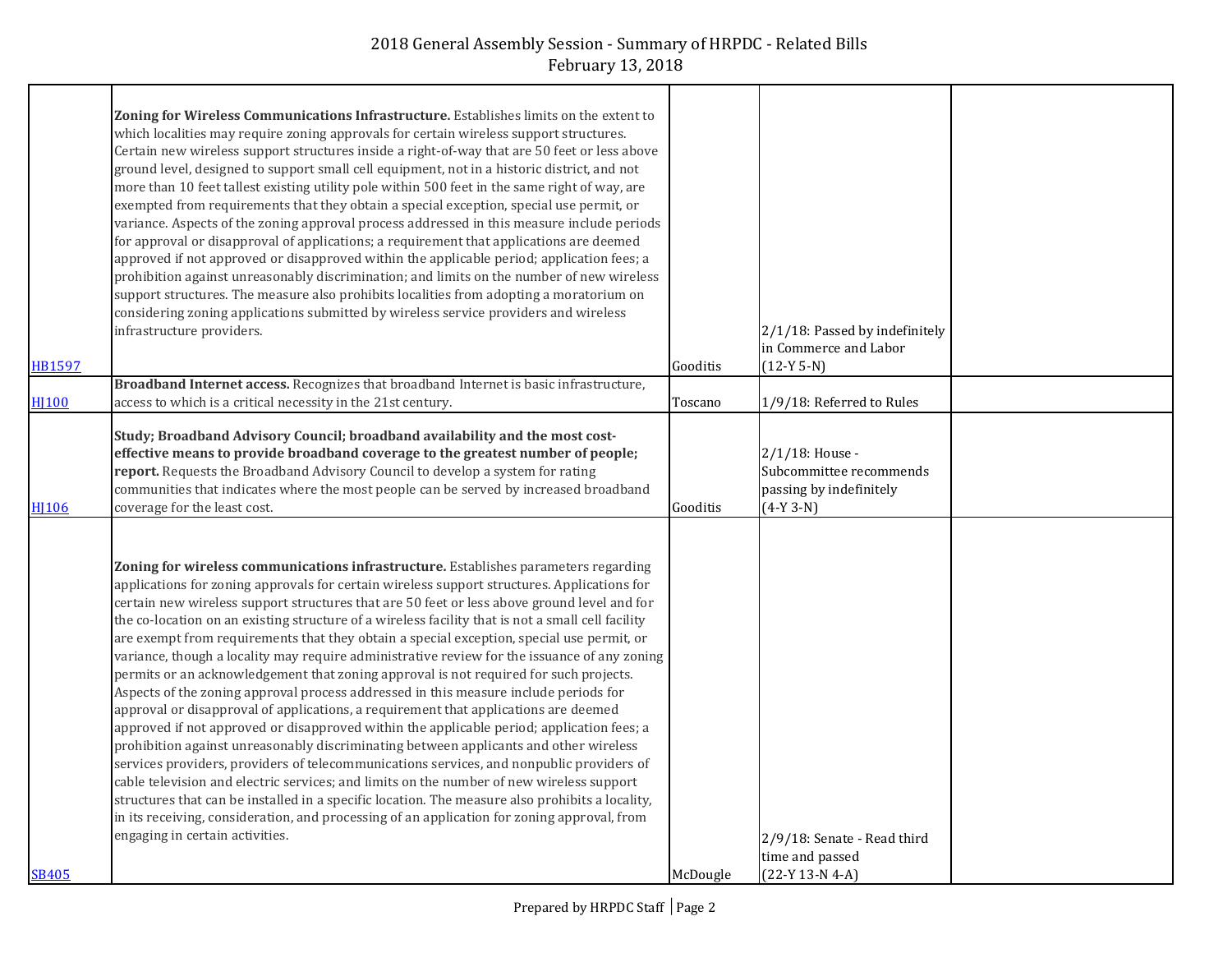|              | <b>Coastal Resiliency/Flooding/Sea Level Rise</b>                                             |         |                              |  |
|--------------|-----------------------------------------------------------------------------------------------|---------|------------------------------|--|
|              | Chief Resiliency Officer. Directs the Secretary of Public Safety and Homeland Security to     |         |                              |  |
|              | designate a Chief Resiliency Officer. The Chief Resiliency Officer, who shall hold no other   |         |                              |  |
|              | position, shall serve as the primary coordinator of resilience and adaptation initiatives in  |         |                              |  |
|              | Virginia and as the primary point of contact regarding issues related to resilience and       |         |                              |  |
|              | recurrent flooding. The bill adds the Chief Resiliency Officer as a member of the Secure and  |         |                              |  |
| <b>HB130</b> | Resilient Commonwealth Panel.                                                                 | Yancey  | 1/16/18: Referred to Rules   |  |
|              |                                                                                               |         |                              |  |
|              | Hurricane and Flooding Risk Reduction and Bond Rating Protection Act of 2018;                 |         |                              |  |
|              | report. Establishes the Hurricane and Flooding Risk Reduction and Bond Rating Protection      |         |                              |  |
|              | Act of 2018. Establishes the Commonwealth of Virginia as a nonfederal sponsor of hurricane    |         |                              |  |
|              | and flooding risk reduction projects. There is also established the Virginia Hurricane and    |         |                              |  |
|              | Flood Risk Reduction Authority (the Authority) and a board of directors (the Board) of the    |         |                              |  |
|              | Authority. The Board shall exercise for the Governor executive authority over all phases of   |         |                              |  |
|              | hurricane and flood risk reduction programs, including investigations, construction,          |         |                              |  |
|              | operations, and maintenance. The Authority shall be established to fulfill the directives of  |         |                              |  |
|              | the Board. The Authority shall be hosted by a department of the Commonwealth as               |         |                              |  |
|              | designated by the Governor. That department shall provide support to the Authority,           |         |                              |  |
|              | including budgeting, work facilities, administrative management, logistics, human resources,  |         |                              |  |
|              | legal, contracts, and information resources. The Joint Legislative Audit and Review           |         |                              |  |
|              | Commission (JLARC) shall consult with Louisiana's Legislative Fiscal Office to assess the     |         |                              |  |
|              | increased state and local tax flows in Louisiana that resulted from post-Katrina federal      |         |                              |  |
|              | spending, including spending for civil works storm and flooding risk reduction project. The   |         |                              |  |
|              | bill requires JLARC to report to the General Assembly no later than November 1, 2018, on      |         |                              |  |
| <b>HB229</b> | the results of its initial assessment.                                                        | Miyares | 12/29/17: Referred to Rules  |  |
|              |                                                                                               |         |                              |  |
|              | Secretary of Coastal Protection and Flooding Adaptation. Creates the executive branch         |         |                              |  |
|              | position of Secretary of Coastal Protection and Flooding Adaptation (the Secretary). The      |         |                              |  |
|              | Secretary shall be responsible for consolidating into a single office the resources for       |         |                              |  |
|              | protection against coastal flooding threats and flooding adaptation. The Secretary also shall |         |                              |  |
|              | be the lead in developing and in providing direction and ensuring accountability for a        |         |                              |  |
|              | statewide coastal flooding adaptation strategy. The bill requires the Secretary, in           |         |                              |  |
|              | cooperation with the Secretary of Natural Resources, to identify sources of funding for       |         | 2/12/18: House - Engrossed - |  |
| <b>HB345</b> | implementation of strategies for coastal protection and flooding adaptation.                  | Stolle  | Committee Substitute         |  |
|              |                                                                                               |         | 2/12/18: House - VOTE:       |  |
|              | Study; continuing the Joint Subcommittee on Coastal Flooding; report. Continues the           |         | <b>BLOCK VOTE ADOPTION</b>   |  |
| <b>HI26</b>  | Joint Subcommittee on Coastal Flooding for two additional years, through the 2019 interim.    | Stolle  | $(98-Y 0-N)$                 |  |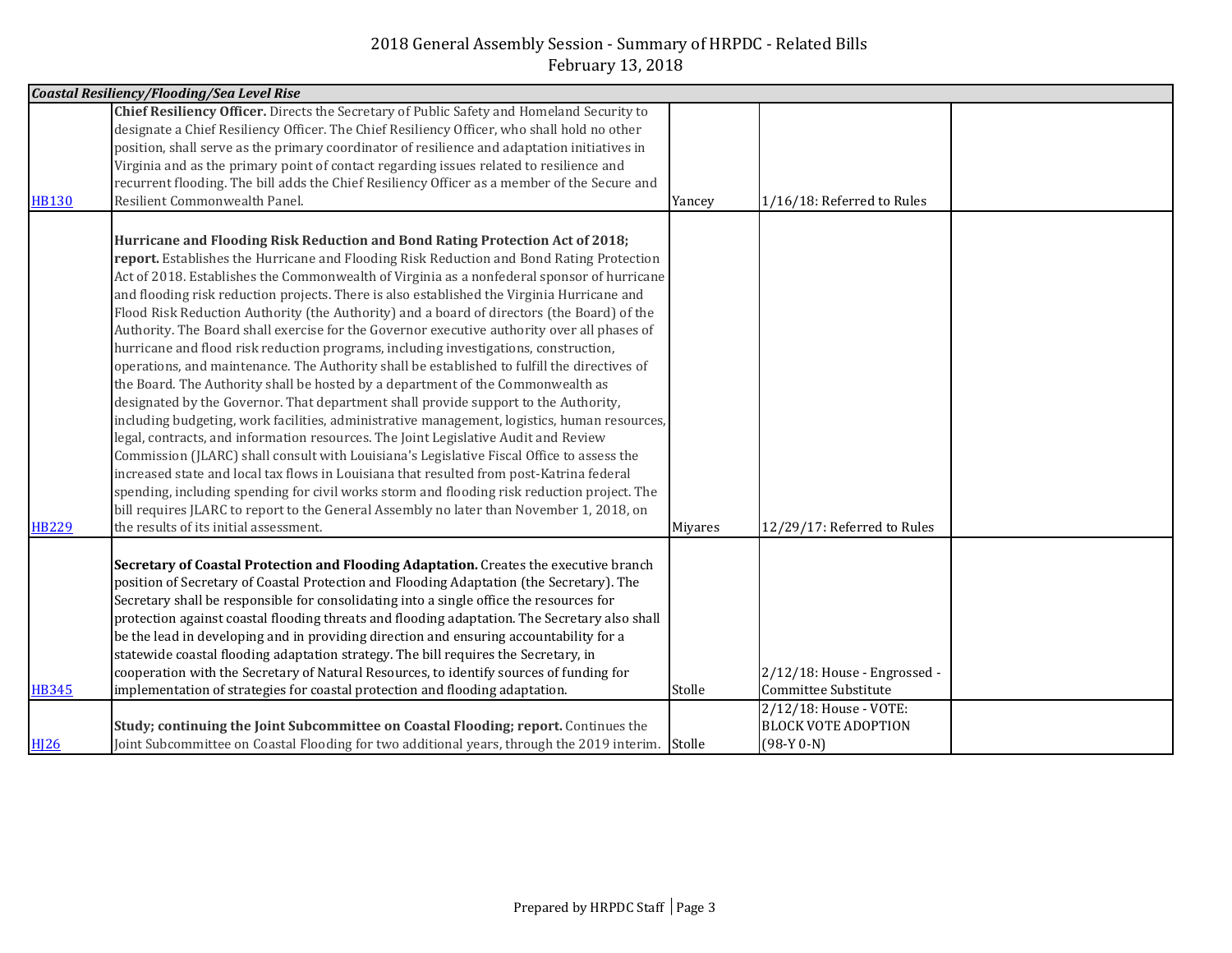|              | Study; JLARC; ongoing efforts throughout the Commonwealth with regard to coastal                 |        |                              |  |
|--------------|--------------------------------------------------------------------------------------------------|--------|------------------------------|--|
|              | flooding adaptation and resiliency; report. Directs the Joint Legislative Audit and Review       |        |                              |  |
|              | Commission (JLARC) to study ongoing efforts throughout the Commonwealth with regard to           |        |                              |  |
|              | coastal flooding adaptation and resiliency. The resolution directs JLARC, in conducting its      |        |                              |  |
|              | study, to (i) conduct an assessment of the economic exposure of the Commonwealth from a          |        |                              |  |
|              |                                                                                                  |        |                              |  |
|              | natural disaster; (ii) conduct a comprehensive review of state resources currently available     |        |                              |  |
|              | to businesses following a natural disaster; (iii) assess the adequacy and effectiveness of the   |        |                              |  |
|              | Commonwealth's coastal flooding and adaptation development programs, particularly in             |        |                              |  |
|              | Hampton Roads, the Peninsula, and the Northern Neck; (iv) assess how effectively the state       |        |                              |  |
|              | and local governments develop, manage, and oversee coastal flooding and adaptation               |        |                              |  |
|              | practices and strategies; (v) examine best practices and strategies used by the public and       |        |                              |  |
|              | private sectors in other states and other countries to manage and "live with" water through      |        |                              |  |
|              | successful coastal flooding and adaptation strategies; and (vi) review any other issues and      |        |                              |  |
|              | make recommendations as appropriate.                                                             |        |                              |  |
| <b>HJ27</b>  |                                                                                                  | Stolle | 12/29/17: Referred to Rules  |  |
|              |                                                                                                  |        |                              |  |
|              | Constitutional amendment (voter referendum); real property tax exemption for                     |        |                              |  |
|              | flooding remediation, abatement, and resiliency. Provides for a referendum at the                |        |                              |  |
|              | November 6, 2018, election to approve or reject an amendment to allow the General                |        |                              |  |
|              | Assembly to authorize the governing bodies of counties, cities, and towns to provide for a       |        |                              |  |
|              | partial exemption from local real property taxation, within such restrictions and upon such      |        | 2/12/18: Senate - Read third |  |
|              | conditions as may be prescribed, of improved real estate subject to recurrent flooding upon      |        | time and passed              |  |
| <b>SB219</b> | which flooding abatement, mitigation, or resiliency efforts have been undertaken.                | Lewis  | $(33-Y 5-N)$                 |  |
|              |                                                                                                  |        |                              |  |
|              | Secretary of Coastal Protection and Flooding Adaptation. Creates the executive branch            |        |                              |  |
|              | position of Secretary of Coastal Protection and Flooding Adaptation (the Secretary). The         |        |                              |  |
|              | Secretary shall be responsible for consolidating into a single office the resources for          |        |                              |  |
|              | protection against coastal flooding threats and flooding adaptation. The Secretary also shall    |        |                              |  |
|              | be the lead in developing and in providing direction and ensuring accountability for a           |        |                              |  |
|              | statewide coastal flooding adaptation strategy. The bill requires the Secretary, in              |        | 2/12/18: Senate - Reported   |  |
|              | cooperation with the Secretary of Natural Resources, to identify sources of funding for          |        | from Finance with substitute |  |
| <b>SB265</b> | implementation of strategies for coastal protection and flooding adaptation.                     | Lewis  | $(13-Y3-N)$                  |  |
|              | Hampton Roads Coastal Resiliency Authority. Creates the Hampton Roads Coastal                    |        |                              |  |
|              | Resiliency Authority (Authority) as a body politic and corporate, a political subdivision of     |        |                              |  |
|              | the Commonwealth. The Authority shall consist of all localities that make up the                 |        |                              |  |
|              | membership of the Hampton Roads Planning District Commission and is created for the              |        | 2/12/18: Senate - Read third |  |
|              | purpose of serving as a regional leader, resource, and partner for all issues related to coastal |        | time and passed              |  |
| <b>SB397</b> | flooding and resiliency.                                                                         | Lewis  | $(24-Y 16-N)$                |  |
|              |                                                                                                  |        |                              |  |
|              | Study; continuing the Joint Subcommittee on Coastal Flooding; report. Continues the              |        | 2/12/18: Senate - Reading    |  |
| <b>SI19</b>  | Joint Subcommittee on Coastal Flooding for two additional years, through the 2019 interim. Locke |        | waived (40-Y 0-N)            |  |
|              |                                                                                                  |        |                              |  |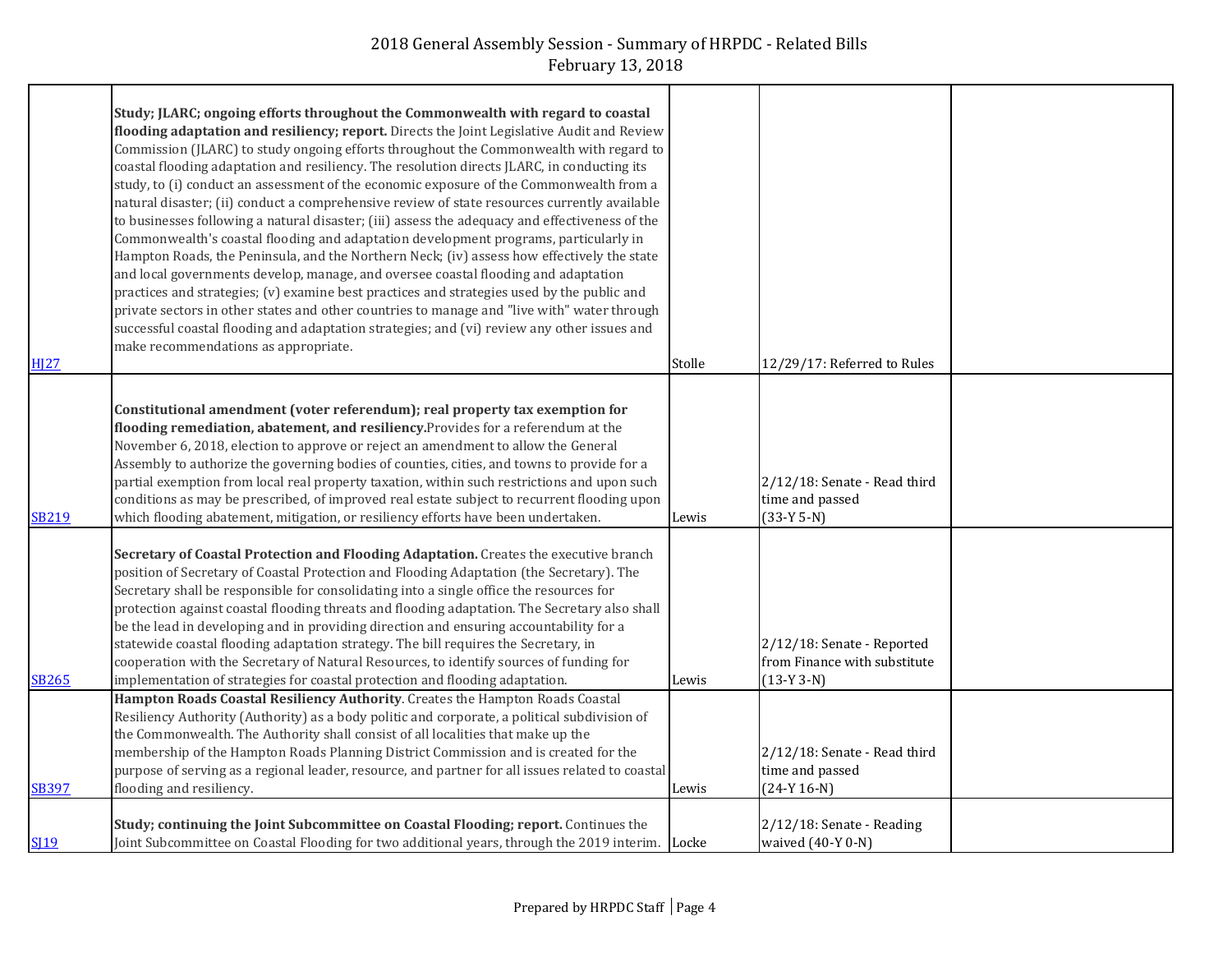|                             | Constitutional amendment (second resolution); property tax; exemption for flooding               |          |                              |  |
|-----------------------------|--------------------------------------------------------------------------------------------------|----------|------------------------------|--|
|                             | remediation, abatement, and resiliency efforts. Provides that the General Assembly may           |          |                              |  |
|                             | authorize a county, city, or town to partially exempt any real estate subject to recurring       |          | 2/12/18: Senate - Read third |  |
|                             | flooding upon which flooding abatement, mitigation, or resiliency efforts have been              |          | time and agreed to by Senate |  |
| S121                        | undertaken.                                                                                      | Lewis    | $(36-Y 4-N)$                 |  |
| <b>Economic Development</b> |                                                                                                  |          |                              |  |
|                             |                                                                                                  |          |                              |  |
|                             | Virginia Regional Industrial Facilities Act; revenue sharing; composite index. Provides          |          |                              |  |
|                             | that the Commonwealth's calculation of the composite index of local ability-to-pay shall take    |          |                              |  |
|                             | into account an arrangement by localities entered into pursuant to the Virginia Regional         |          |                              |  |
|                             | Industrial Facilities Act whereby a portion of tax revenue is initially paid to one locality and |          |                              |  |
|                             | redistributed to another locality. Such calculation shall properly apportion the percentage of   |          | 2/12/18: House - Engrossed - |  |
| <b>HB692</b>                | tax revenue ultimately received by each locality.                                                | Marshall | Committee Substitute         |  |
|                             |                                                                                                  |          |                              |  |
|                             | Review of economic growth-sharing agreements. Provides that all economic growth-                 |          |                              |  |
|                             | sharing agreements between localities that exceed five years in duration shall contain a         |          |                              |  |
|                             | provision that allows any party to the agreement to call for a review of the agreement no        |          |                              |  |
|                             | more often than once every five years to determine whether the agreement continues to be         |          |                              |  |
|                             | in the best interest of the reviewing locality. The agreement shall contain a provision          |          |                              |  |
|                             | allowing such locality to end the agreement if a majority of the members of the governing        |          |                              |  |
|                             | body of the reviewing locality affirmatively vote to end the agreement. The bill also provides   |          |                              |  |
|                             | that any such agreement that has been if effect for at least 10 years as of July 1, 2018, shall  |          |                              |  |
|                             | be subject to renegotiation if requested by one of the parties to the agreement. The parties     |          | 2/12/18: House - Engrossed   |  |
| <b>HB1148</b>               | to the agreement shall negotiate in good faith in an attempt to reach a new agreement.           | Landes   | Committee Substitute         |  |
|                             |                                                                                                  |          |                              |  |
|                             | Commonwealth's Development Opportunity Fund; criteria for awarding grants and                    |          |                              |  |
|                             | loans. Changes the criteria for awarding funds from the Commonwealth's Development               |          |                              |  |
|                             | Opportunity Fund (the Fund) to include a fiscally stressed locality with an above average or     |          |                              |  |
|                             | high score as evidenced by the Commission on Local Government Fiscal Stress Index. The           |          |                              |  |
|                             | bill awards no less than one-third of the moneys appropriated to the Fund in every five-year     |          |                              |  |
|                             | period to counties and cities that apply for funding and are experiencing above average or       |          | 2/7/18: House -              |  |
|                             | high fiscal stress as evidenced by the Commission on Local Government Fiscal Stress Index.       |          | Subcommittee recommends      |  |
|                             | Currently, the law awards one-third of the moneys appropriated to the Fund in every five-        |          | striking from docket         |  |
| <b>HB1358</b>               | year period based on unemployment rates of cities and counties.                                  | Aird     | $(8-Y 0-N)$                  |  |
|                             | Regional industrial facility authority. Amends the enabling statute for creation of a            |          |                              |  |
|                             | regional industrial facility authority by reducing from three to two the required minimum        |          | 2/12/18: House - Engrossed - |  |
| HB1452                      | number of participating localities.                                                              | James    | Committee Substitute         |  |
| <b>Emergency Management</b> |                                                                                                  |          |                              |  |
|                             |                                                                                                  |          |                              |  |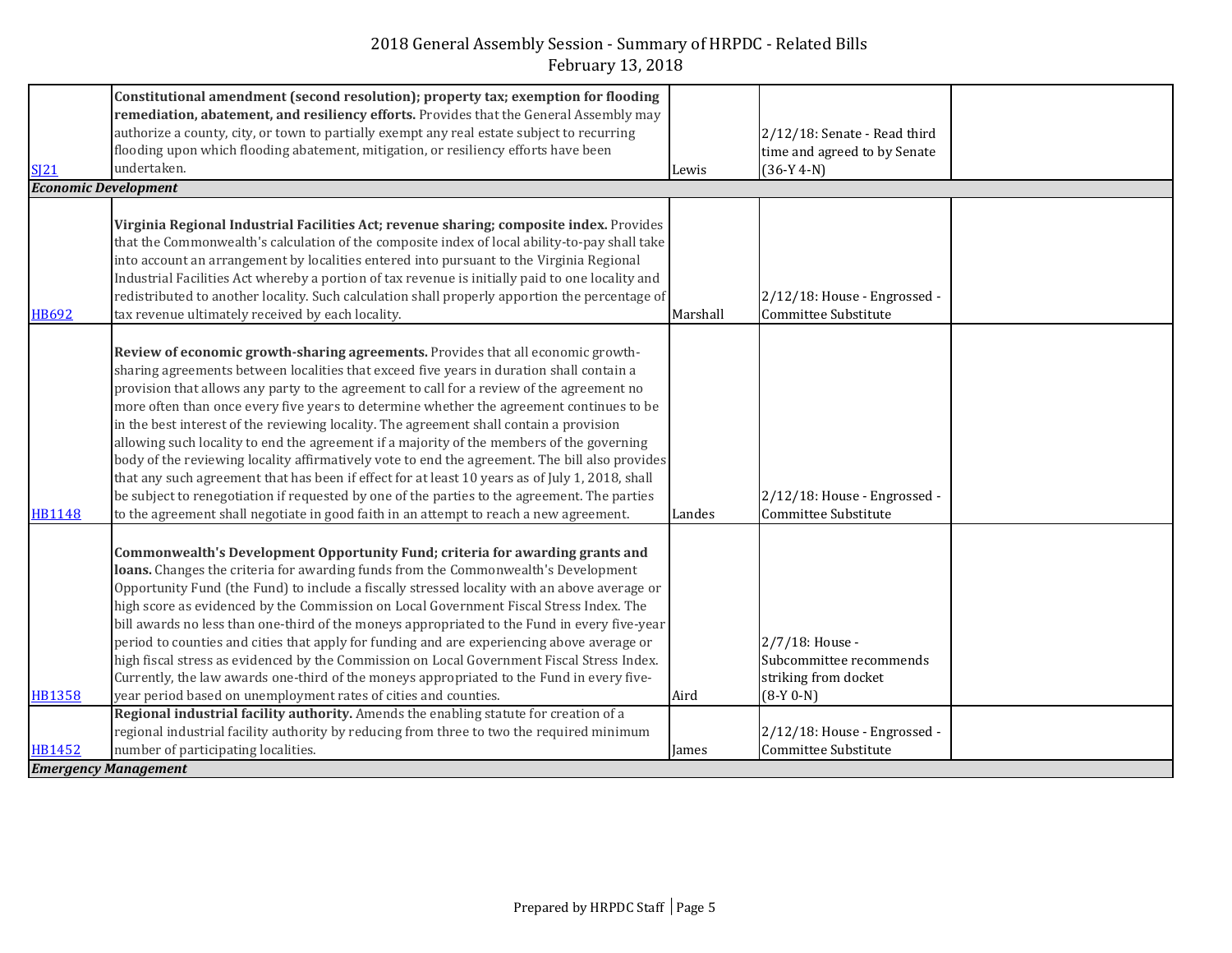| HB1367        | Virginia Department of Emergency Management; local sheltering data. Requires<br>localities to provide the State Coordinator of Emergency Management with certain data<br>related to emergency sheltering capabilities on or before May 1 of each year.                                                                                                                                                                                                                                                                                                                                                                                                                                                                                                                                                                                                                                                                                                                                                                                                                                                                                                                                                                                                                                                                                                                                                                         | Jones       | 2/1/18: House - BLOCK VOTE<br>PASSAGE 2 (98-Y 0-N)<br>2/2/18: Senate - Referred to<br><b>General Laws and Technology</b>         |  |
|---------------|--------------------------------------------------------------------------------------------------------------------------------------------------------------------------------------------------------------------------------------------------------------------------------------------------------------------------------------------------------------------------------------------------------------------------------------------------------------------------------------------------------------------------------------------------------------------------------------------------------------------------------------------------------------------------------------------------------------------------------------------------------------------------------------------------------------------------------------------------------------------------------------------------------------------------------------------------------------------------------------------------------------------------------------------------------------------------------------------------------------------------------------------------------------------------------------------------------------------------------------------------------------------------------------------------------------------------------------------------------------------------------------------------------------------------------|-------------|----------------------------------------------------------------------------------------------------------------------------------|--|
| <b>HB1388</b> | Enhanced Public Safety Telephone Services Act. Establishes requirements regarding the<br>implementation of next generation 9-1-1 (NG9-1-1) service. By July 1, 2023, the 9-1-1<br>Services Board (the Board) is required to develop and implement NG9-1-1 transition plans<br>to migrate public service answering points and originating service providers from E-911 to<br>NG9-1-1. The measure alters the formula and criteria for the Board's distribution of funds<br>from the Wireless E-911 Fund. The measure also repeals provisions regarding (i) notices<br>that providers of Voice over Internet protocol service are required to give to subscribers<br>regarding access to E-911 service; (ii) plans for access by Voice over Internet protocol<br>service subscribers to obtain E-911 service; and (iii) the Board's Wireless Carrier E-911<br>Cost Recovery Subcommittee.                                                                                                                                                                                                                                                                                                                                                                                                                                                                                                                                        | Leftwich    | 2/12/18: House - Read second<br>time and engrossed                                                                               |  |
| <b>SB513</b>  | Enhanced Public Safety Telephone Services Act. Establishes requirements regarding the<br>implementation of next generation 9-1-1(NG9-1-1) service. By July 1, 2023, the 9-1-<br>1 Services Board (the Board) is required to develop and implement NG9-1-1 transition<br>plans to migrate public service answering points and originating service providers from E-<br>911 to NG9-1-1. The measure alters the formula and criteria for the Board's distribution of<br>funds from the Wireless E-911 Fund. The measure also repeals provisions regarding (i)<br>notices that providers of Voice over Internet protocol service are required to give to<br>subscribers regarding access to E-911 service; (ii) plans for access by Voice over Internet<br>protocol service subscribers to obtain E-911 service; and (iii) the Board's Wireless Carrier E-<br>911 Cost Recovery Subcommittee.                                                                                                                                                                                                                                                                                                                                                                                                                                                                                                                                      | Suetterlein | 1/26/18: Senate - Read third<br>time and passed Senate<br>$(37-Y 0-N 2-A)$<br>1/31/18: House - Referred to<br>Commerce and Labor |  |
| <b>SB985</b>  | report. Establishes the Hurricane and Flooding Risk Reduction and Bond Rating Protection<br>Act of 2018. Establishes the Commonwealth of Virginia as a nonfederal sponsor of hurricane<br>and flooding risk reduction projects. There is also established the Virginia Hurricane and<br>Flood Risk Reduction Authority (the Authority) and a board of directors (the Board) of the<br>Authority. The Board shall exercise for the Governor executive authority over all phases of<br>hurricane and flood risk reduction programs, including investigations, construction,<br>operations, and maintenance. The Authority shall be established to fulfill the directives of<br>the Board. The Authority shall be hosted by a department of the Commonwealth as<br>designated by the Governor. That department shall provide support to the Authority,<br>including budgeting, work facilities, administrative management, logistics, human resources,<br>legal, contracts, and information resources. The Joint Legislative Audit and Review<br>Commission (JLARC) shall consult with Louisiana's Legislative Fiscal Office to assess the<br>increased state and local tax flows in Louisiana that resulted from post-Katrina federal<br>spending, including spending for civil works storm and flooding risk reduction project. The<br>bill requires JLARC to report to the General Assembly no later than November 1, 2018, on | Wagner      | 2/9/18: Senate - read third<br>time and passed<br>$(39-Y 0-N)$                                                                   |  |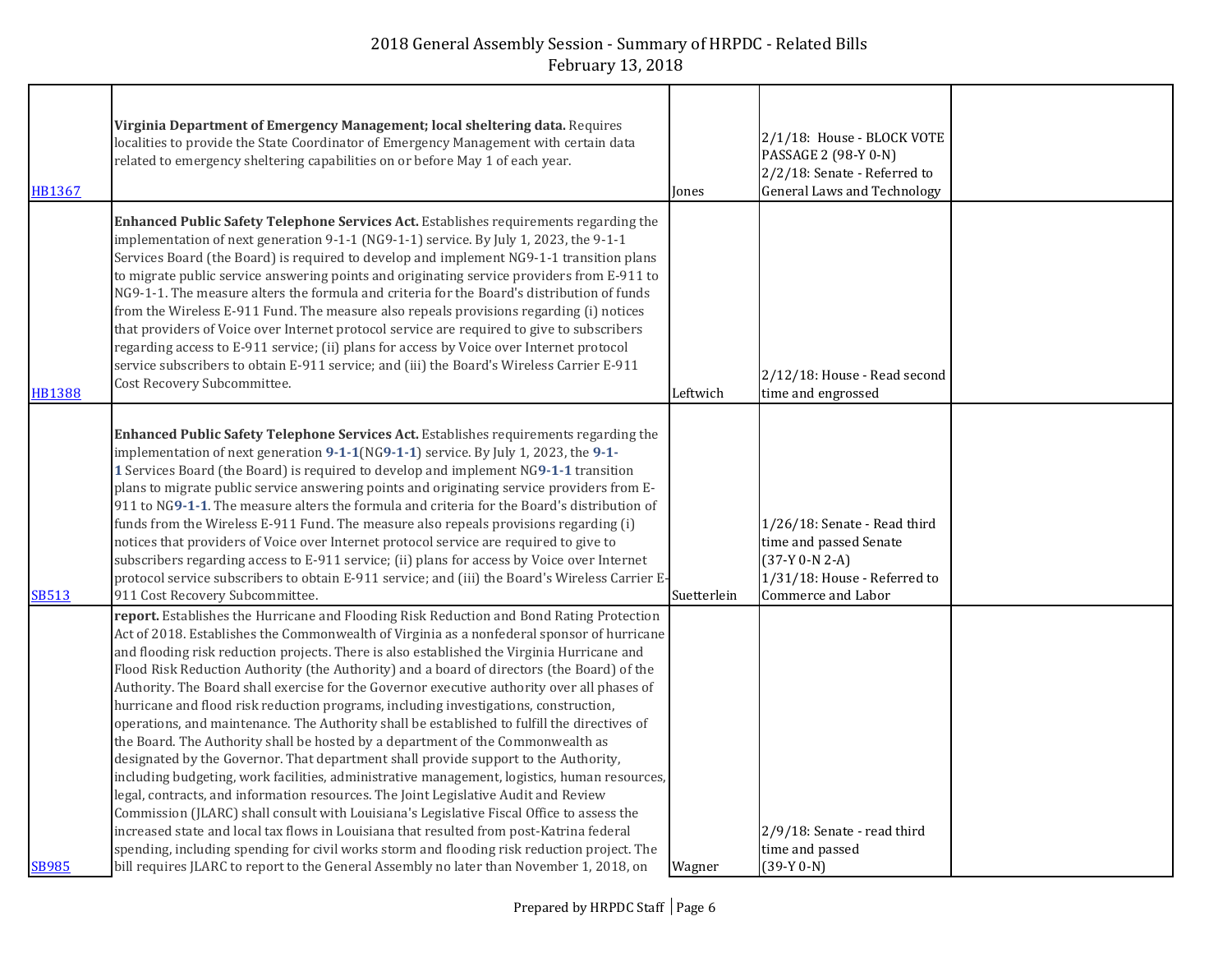|               | <b>Energy/Environment</b>                                                                                                                                                                                                                                                                                                                                                                                                                                                                                                                                                                                                                                                                                                                                                                                                                                                                                                                                                                                 |               |                                                                                                          |  |
|---------------|-----------------------------------------------------------------------------------------------------------------------------------------------------------------------------------------------------------------------------------------------------------------------------------------------------------------------------------------------------------------------------------------------------------------------------------------------------------------------------------------------------------------------------------------------------------------------------------------------------------------------------------------------------------------------------------------------------------------------------------------------------------------------------------------------------------------------------------------------------------------------------------------------------------------------------------------------------------------------------------------------------------|---------------|----------------------------------------------------------------------------------------------------------|--|
| <b>HB1270</b> | Regional Greenhouse Gas Initiative; prohibition on participation by<br><b>Commonwealth.</b> Prohibits the Governor or any state agency from adopting any regulation<br>establishing a carbon dioxide cap-and-trade program or bringing about the participation by<br>the Commonwealth in a regional market for the trading of carbon dioxide allowances. The<br>bill provides that the Commonwealth shall be allowed to participate in such a cap-and-trade<br>program if the House of Delegates and the Senate of Virginia each adopt a resolution that<br>specifically references and approves the regulatory text proposed for adoption by a state<br>agency.                                                                                                                                                                                                                                                                                                                                          | Poindexter    | 2/7/18: House - VOTE -<br>PASSAGE<br>$(51-Y 47-N)$<br>2/8/18: Senate - Referred to<br>Commerce and Labor |  |
| <b>HB1273</b> | Virginia Alternative Energy and Coastal Protection Act. Directs the State Air Pollution<br>Control Board to adopt regulations establishing a carbon dioxide cap and trade program to<br>reduce emissions released by electric generation facilities. The regulations are required to<br>comply with the Regional Greenhouse Gas Initiative model rule. The measure authorizes the<br>Director of the Department of Environmental Quality to establish, implement, and manage<br>an auction program to sell allowances into a market-based trading program. The measure<br>requires revenues from the sale of carbon allowances, to the extent permitted by Article X,<br>Section 7 of the Constitution of Virginia, to be deposited in an interest-bearing account and<br>to be distributed without further appropriation (i) to the Virginia Shoreline Resiliency Fund,<br>(ii) to the VirginiaSAVES program, (iii) for certain programs in Southwest Virginia, and (iv)<br>for administrative expenses. | <b>Bulova</b> | 1/30/18: Subcommitee failed<br>to recommend reporting<br>$(4-Y 6-N)$                                     |  |
| <b>HB1344</b> | Virginia Alternative Energy and Coastal Protection Act. Authorizes the State Air<br>Pollution Control Board to conduct an auction of allowances of CO2 emissions or authorize<br>the Department of Environmental Quality to operate such auction. The bill establishes the<br>Commonwealth Resilience Fund to receive funds from the auction and directs the funds to<br>certain programs. Beginning in January 2021, the Department is required to file an annual<br>report on the auction.                                                                                                                                                                                                                                                                                                                                                                                                                                                                                                              | Turpin        | 1/11/18: Referred to Rules                                                                               |  |
| <b>HB1365</b> | Virginia Alternative Energy and Coastal Protection Act. Authorizes the State Air<br>Pollution Control Board to conduct an auction of allowances of CO2 emissions or authorize<br>the Department of Environmental Quality to operate such auction. The bill establishes the<br>Commonwealth Resilience Fund to receive funds from the auction and directs the funds to<br>certain programs. Beginning in January 2021, the Department is required to file an annual<br>report on the auction.                                                                                                                                                                                                                                                                                                                                                                                                                                                                                                              | Adams         | 1/11/18: Referred to Rules                                                                               |  |
| <b>SB218</b>  | Recycling; beneficial use; crushed glass. Defines "beneficial use," "beneficiation facility,"<br>and "recycling center" and provides that a beneficiation facility or recycling center shall be<br>considered a manufacturer for the purpose of any state or local economic development<br>incentive grant. The bill directs the Department of Environmental Quality (the Department)<br>to encourage and support beneficial use; current law requires the Department to encourage<br>and support litter control and recycling. The bill also directs the Department to provide to<br>the General Assembly by November 1, 2019, an evaluation of Virginia's solid waste recycling<br>rates and a set of recommendations for improving the reliability of the supply of recycled<br>materials during the next 10 years in order to provide for beneficial use.                                                                                                                                             | Lewis         | 1/17/18: Read third time and<br>passed Senate (40-Y 0-N)<br>1/23/18: House - Assigned<br><b>ACNR</b>     |  |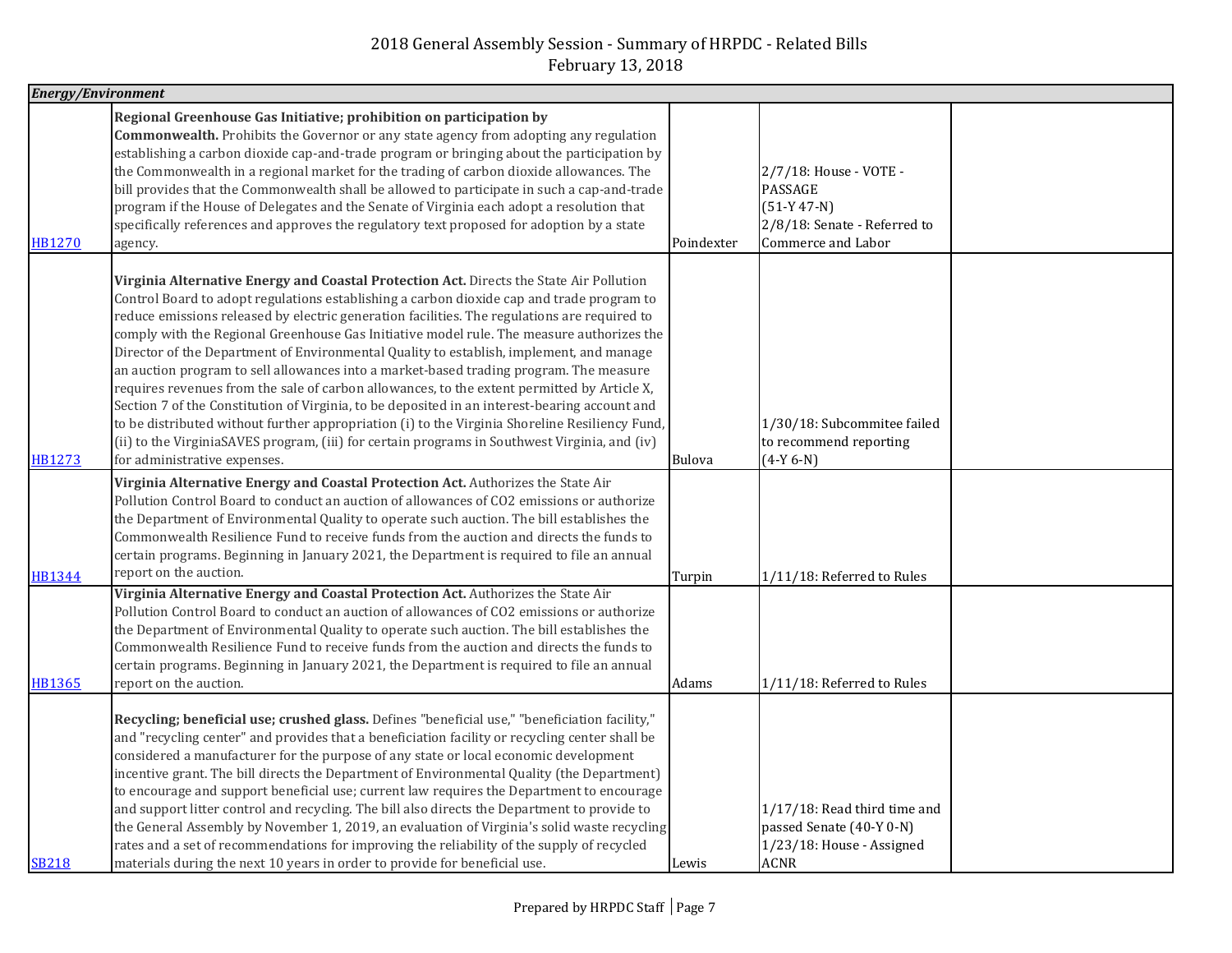|                | <b>Chesapeake Bay Restoration Fund and Chesapeake Bay Restoration Fund Advisory</b>               |         |                              |  |
|----------------|---------------------------------------------------------------------------------------------------|---------|------------------------------|--|
|                | <b>Committee.</b> Clarifies the purposes for which grants from the Chesapeake Bay Restoration     |         |                              |  |
|                | Fund (the Fund) are to be used and clarifies that guidelines for the use of such grants shall     |         |                              |  |
|                |                                                                                                   |         |                              |  |
|                | be developed by the Chesapeake Bay Restoration Fund Advisory Committee (the                       |         |                              |  |
|                | Committee) in accordance with such purposes. The bill shifts the date by which the                |         | 2/12/18: Senate -            |  |
|                | Committee is required to present a plan for expenditure of any amounts in the Fund. The bill      |         | Constitutional reading       |  |
| <b>SB585</b>   | contains technical amendments.                                                                    | DeSteph | dispensed (40-Y 0-N)         |  |
|                |                                                                                                   |         |                              |  |
|                | Virginia Alternative Energy and Coastal Protection Act. Directs the State Air Pollution           |         |                              |  |
|                | Control Board to adopt regulations establishing a carbon dioxide cap and trade program to         |         |                              |  |
|                | reduce emissions released by electric generation facilities. The regulations are required to      |         |                              |  |
|                |                                                                                                   |         |                              |  |
|                | comply with the Regional Greenhouse Gas Initiative model rule. The measure authorizes the         |         |                              |  |
|                | Director of the Department of Environmental Quality to establish, implement, and manage           |         |                              |  |
|                | an auction program to sell allowances into a market-based trading program. The measure            |         |                              |  |
|                | requires revenues from the sale of carbon allowances, to the extent permitted by Article X,       |         |                              |  |
|                | Section 7 of the Constitution of Virginia, to be deposited in an interest-bearing account and     |         |                              |  |
|                | to be distributed without further appropriation (i) to the Virginia Shoreline Resiliency Fund,    |         | 1/25/18: House - Passed by   |  |
|                | (ii) to the VirginiaSAVES program, (iii) for certain programs in Southwest Virginia, and (iv)     |         | indefinitely in ACNR         |  |
| <b>SB696</b>   | for administrative expenses.                                                                      | Lewis   | $(8-Y 7-N)$                  |  |
| <b>Housing</b> |                                                                                                   |         |                              |  |
|                |                                                                                                   |         |                              |  |
|                | Virginia Housing Development Authority Act; pilot program; home ownership; low                    |         |                              |  |
|                | income persons. Directs the Virginia Housing Development Authority to develop a pilot             |         | 1/19/18: Subcommittee        |  |
|                | program providing support services, including counseling and financing assistance, to help        |         | recommends laying on the     |  |
|                |                                                                                                   |         |                              |  |
| <b>HB282</b>   | low-income persons who are currently renters become home owners.                                  | McQuinn | table (8-Y 0-N)              |  |
|                | Virginia Housing Trust Fund; revenue deposits. Provides that 20% of annual recordation            |         | 1/24/18: Subcommittee        |  |
|                | tax revenue in excess of \$325 million shall be deposited into the Virginia Housing Trust         |         | recommends passing by        |  |
| <b>HB948</b>   | Fund.                                                                                             | Lopez   | indefinitely (6-Y 4-N)       |  |
| <b>Other</b>   |                                                                                                   |         |                              |  |
|                | Local regulation of solar facilities. Provides that a property owner may install a solar          |         |                              |  |
|                |                                                                                                   |         |                              |  |
|                | facility on the roof of a dwelling or other building to serve the electricity or thermal needs of |         |                              |  |
|                | that dwelling or building, provided that such installation is in compliance with any height       |         |                              |  |
|                | and setback requirements in the zoning district where such property is located as well as         |         |                              |  |
|                | any provisions pertaining to any local historic district. Unless a local ordinance provides       |         |                              |  |
|                | otherwise, a ground-mounted solar energy generation facility shall also be permitted,             |         |                              |  |
|                | provided that such installation is in compliance with any height and setback requirements         |         |                              |  |
|                | in the zoning district where such property is located as well as any provision pertaining to      |         |                              |  |
|                | any local historic district. Any other proposed solar facility, including any solar facility that |         | 2/1/18: House - VOTE:        |  |
|                | is designed to serve, or serves, the electricity or thermal needs of any property other than      |         | PASSAGE (90-Y 6-N 1-A)       |  |
|                | the property where such facilities are located, shall be subject to any applicable zoning         |         | 2/2/18: Senate - Referred to |  |
|                | regulations of the locality.                                                                      |         | Committee on Local           |  |
| <b>HB508</b>   |                                                                                                   | Hodges  | Government                   |  |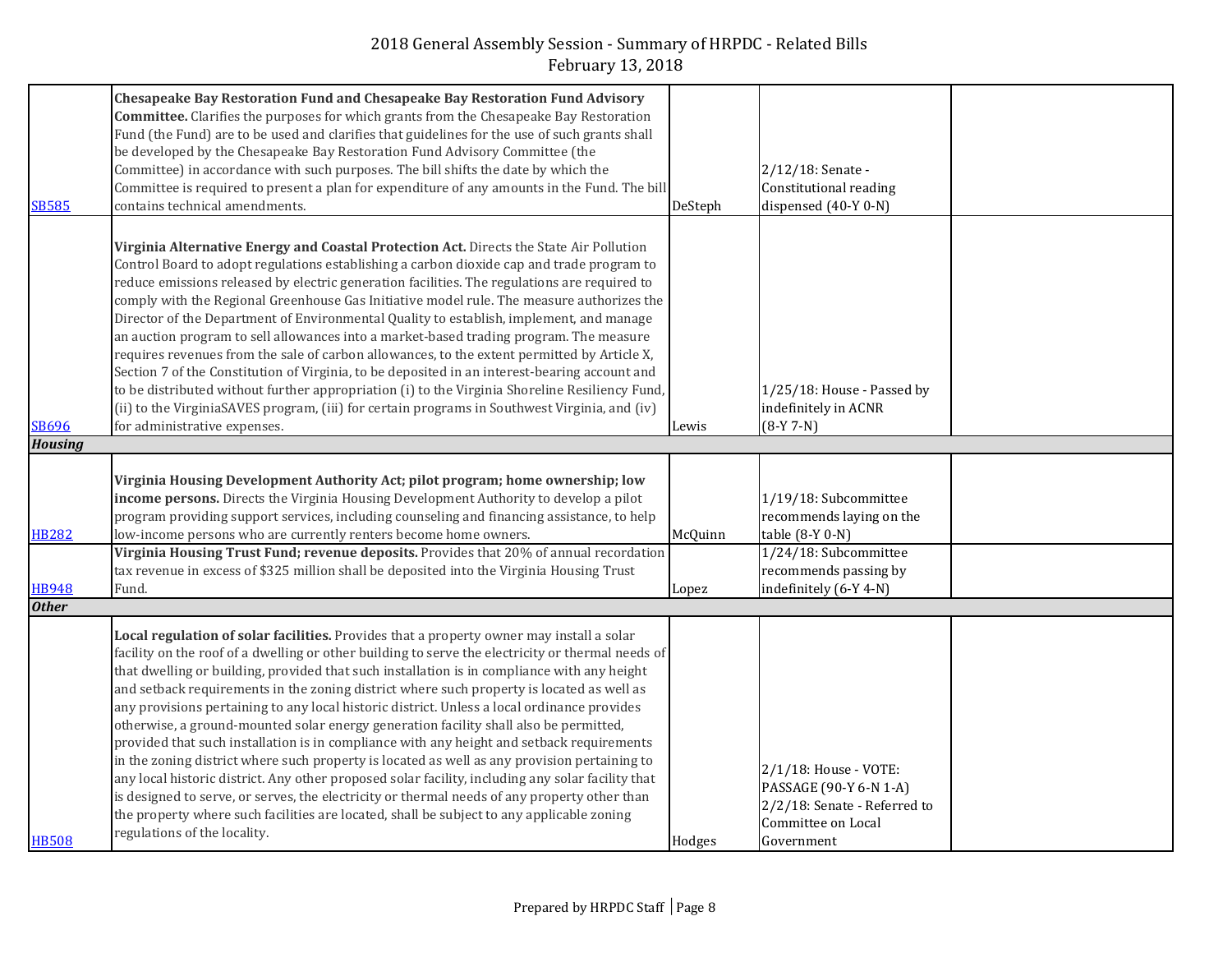|                         | <b>Comprehensive plan; solar facilities.</b> Provides that a solar facility subject to provisions<br>requiring the facility to be substantially in accord with a locality's comprehensive plan shall<br>be deemed to be substantially in accord with the comprehensive plan if (i) such proposed<br>solar facility is located in a zoning district that allows such solar facilities by right, (ii) such<br>proposed solar facility is designed to serve the electricity or thermal needs of the property<br>upon which such facility is located, or will be owned or operated by an eligible customer-                                                                                                                                                                                                                                                                                                         |                | 2/2/18: House - VOTE -                                                                               |  |
|-------------------------|-----------------------------------------------------------------------------------------------------------------------------------------------------------------------------------------------------------------------------------------------------------------------------------------------------------------------------------------------------------------------------------------------------------------------------------------------------------------------------------------------------------------------------------------------------------------------------------------------------------------------------------------------------------------------------------------------------------------------------------------------------------------------------------------------------------------------------------------------------------------------------------------------------------------|----------------|------------------------------------------------------------------------------------------------------|--|
| <b>HB509</b>            | generator or eligible agricultural customer-generator under § 56-594 or by a small<br>agricultural generator under § 56-594.2, or (iii) such solar facility is advertised and<br>approved concurrently in a public hearing process with a rezoning, special exception, or<br>other approval process.                                                                                                                                                                                                                                                                                                                                                                                                                                                                                                                                                                                                            | Hodges         | <b>BLOCK VOTE PASSAGE</b><br>$(99-Y 0-N)$<br>2/9/18: Senate - Referred to<br><b>Local Government</b> |  |
| <b>HB979</b>            | Drinking water; lead levels. Directs the State Board of Health to adopt regulations<br>establishing the action level for lead in drinking water as no more than 10 parts per billion<br>beginning January 1, 2019, and no more than five parts per billion beginning January 1,<br>2023. The bill authorizes the Board to establish lower action levels for lead in drinking<br>water.                                                                                                                                                                                                                                                                                                                                                                                                                                                                                                                          | Rodman         | 1/18/18: Subcommittee<br>recommends laying on the<br>table (4-Y 2-N)                                 |  |
| <b>H</b> <sub>194</sub> | Study; Office of Drinking Water; Commonwealth's drinking water infrastructure and<br>oversight of the drinking water program; report. Requests the Office of Drinking Water<br>of the Department of Health (the Office) to study the Commonwealth's drinking water<br>infrastructure and oversight of the drinking water program. In conducting its study, the<br>Office shall (i) identify problems or issues that may result in contamination of drinking<br>water with lead or copper or other substances or organisms or increase the likelihood of<br>contamination of drinking water with lead or copper or other substances or organisms and<br>(ii) develop recommendations for addressing such problems or issues.                                                                                                                                                                                     | Lopez          | 2/1/18: House -<br>Subcommittee recommends<br>laying on the table<br>$(4-Y 3-N)$                     |  |
| <b>SB179</b>            | <b>Comprehensive plan; solar facilities.</b> Provides that a solar facility subject to provisions<br>requiring the facility to be substantially in accord with a locality's comprehensive plan shall<br>be deemed to be substantially in accord with the comprehensive plan if (i) such proposed<br>solar facility is located in a zoning district that allows such solar facilities by right, (ii) such<br>proposed solar facility is designed to serve the electricity or thermal needs of the property<br>upon which such facility is located, or will be owned or operated by an eligible customer-<br>generator or eligible agricultural customer-generator under § 56-594 or by a small<br>agricultural generator under § 56-594.2, or (iii) such solar facility is advertised and<br>approved concurrently in a public hearing process with a rezoning, special exception, or<br>other approval process. | <b>Stanley</b> | 2/5/18: Senate - Read third<br>time and passed $(40-Y 0-N)$<br>2/8/18: House - Referred to<br>CC&T   |  |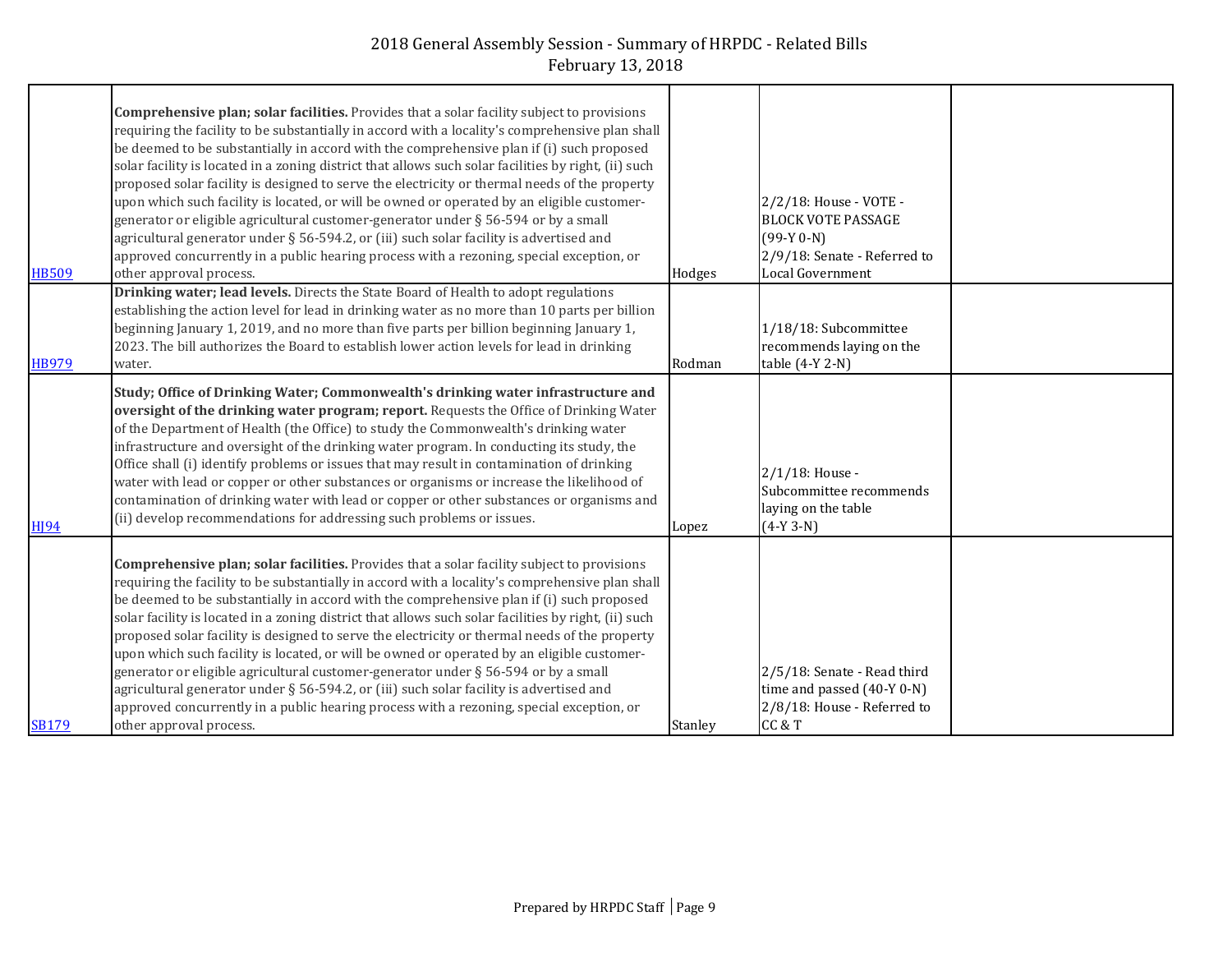| Local regulation of solar facilities. Provides that a property owner may install a solar                                                                                                                                                                     |  |
|--------------------------------------------------------------------------------------------------------------------------------------------------------------------------------------------------------------------------------------------------------------|--|
|                                                                                                                                                                                                                                                              |  |
| facility on the roof of a dwelling or other building to serve the electricity or thermal needs of                                                                                                                                                            |  |
| that dwelling or building, provided that such installation is in compliance with any height                                                                                                                                                                  |  |
| and setback requirements in the zoning district where such property is located as well as                                                                                                                                                                    |  |
| any provisions pertaining to any local historic district. Unless a local ordinance provides                                                                                                                                                                  |  |
| otherwise, a ground-mounted solar energy generation facility shall also be permitted,                                                                                                                                                                        |  |
| provided that such installation is in compliance with any height and setback requirements                                                                                                                                                                    |  |
| in the zoning district where such property is located as well as any provision pertaining to                                                                                                                                                                 |  |
| any local historic district. Any other proposed solar facility, including any solar facility that                                                                                                                                                            |  |
| is designed to serve, or serves, the electricity or thermal needs of any property other than                                                                                                                                                                 |  |
| the property where such facilities are located, shall be subject to any applicable zoning                                                                                                                                                                    |  |
| 2/7/18: Senate - Passed<br>regulations of the locality.                                                                                                                                                                                                      |  |
| <b>SB429</b><br>Senate (38-Y 1-N 1-A)<br>Stanley                                                                                                                                                                                                             |  |
| <b>Ports</b>                                                                                                                                                                                                                                                 |  |
| Virginia Waterway Maintenance Fund; Grant Program. Establishes the Virginia                                                                                                                                                                                  |  |
| Waterway Maintenance Grant Program and Fund, administered by the Virginia Port                                                                                                                                                                               |  |
| Authority (the Authority), to provide grants, from funds transferred to the Fund from                                                                                                                                                                        |  |
| Commonwealth Port Fund, to local governing bodies that propose certain dredging projects<br>2/5/18: Senate -                                                                                                                                                 |  |
| and related activities. The bill directs the Authority to manage the Grant Program by<br>Subcommittee recommends                                                                                                                                             |  |
| developing guidelines and procedures for the application process and for the awarding of<br>laying on the table                                                                                                                                              |  |
| annual grants.<br>$(6-Y 1-N)$<br><b>HB575</b><br>Bloxom                                                                                                                                                                                                      |  |
| Study; JLARC; impact of state-owned ports on local governments; report. Directs the                                                                                                                                                                          |  |
| Joint Legislative Audit and Review Commission to review and update its 1999 study entitled<br>1/19/18: Assigned Rules                                                                                                                                        |  |
| Subcommittee #1<br>"Review of the Impact of State-Owned Ports on Local Governments."<br><b>H</b> [60<br>James                                                                                                                                                |  |
| Study; JLARC; impact of state-owned ports on local governments; report. Directs the                                                                                                                                                                          |  |
| Joint Legislative Audit and Review Commission to review and update its 1999 study entitled<br>1/19/18: Assigned Rules                                                                                                                                        |  |
| Subcommittee #1<br><b>HI105</b><br>"Review of the Impact of State-Owned Ports on Local Governments."<br>Heretick                                                                                                                                             |  |
| Study; JLARC; impact of state-owned ports on local governments; report. Directs the<br>2/9/18: Senate - Passed by                                                                                                                                            |  |
| Joint Legislative Audit and Review Commission to review and update its 1999 study entitled<br>indefinitely in Rules by voice                                                                                                                                 |  |
| "Review of the Impact of State-Owned Ports on Local Governments."<br>SIZ<br>Lewis<br>vote                                                                                                                                                                    |  |
| Retirement                                                                                                                                                                                                                                                   |  |
|                                                                                                                                                                                                                                                              |  |
| 2/9/18: House - VOTE:                                                                                                                                                                                                                                        |  |
|                                                                                                                                                                                                                                                              |  |
| Study; Virginia Retirement System; state-run retirement savings plan for people                                                                                                                                                                              |  |
| without employer-provided plans; report. Requests the Virginia Retirement System to<br>ADOPTION (96-Y 3-N)                                                                                                                                                   |  |
| study the feasibility and merits of a state-run retirement savings plan for employers and<br>2/12/18: Senate - Referred to<br>their employees who do not have access to an employer-provided retirement savings plan.<br>Rules<br>H <sub>103</sub><br>Torian |  |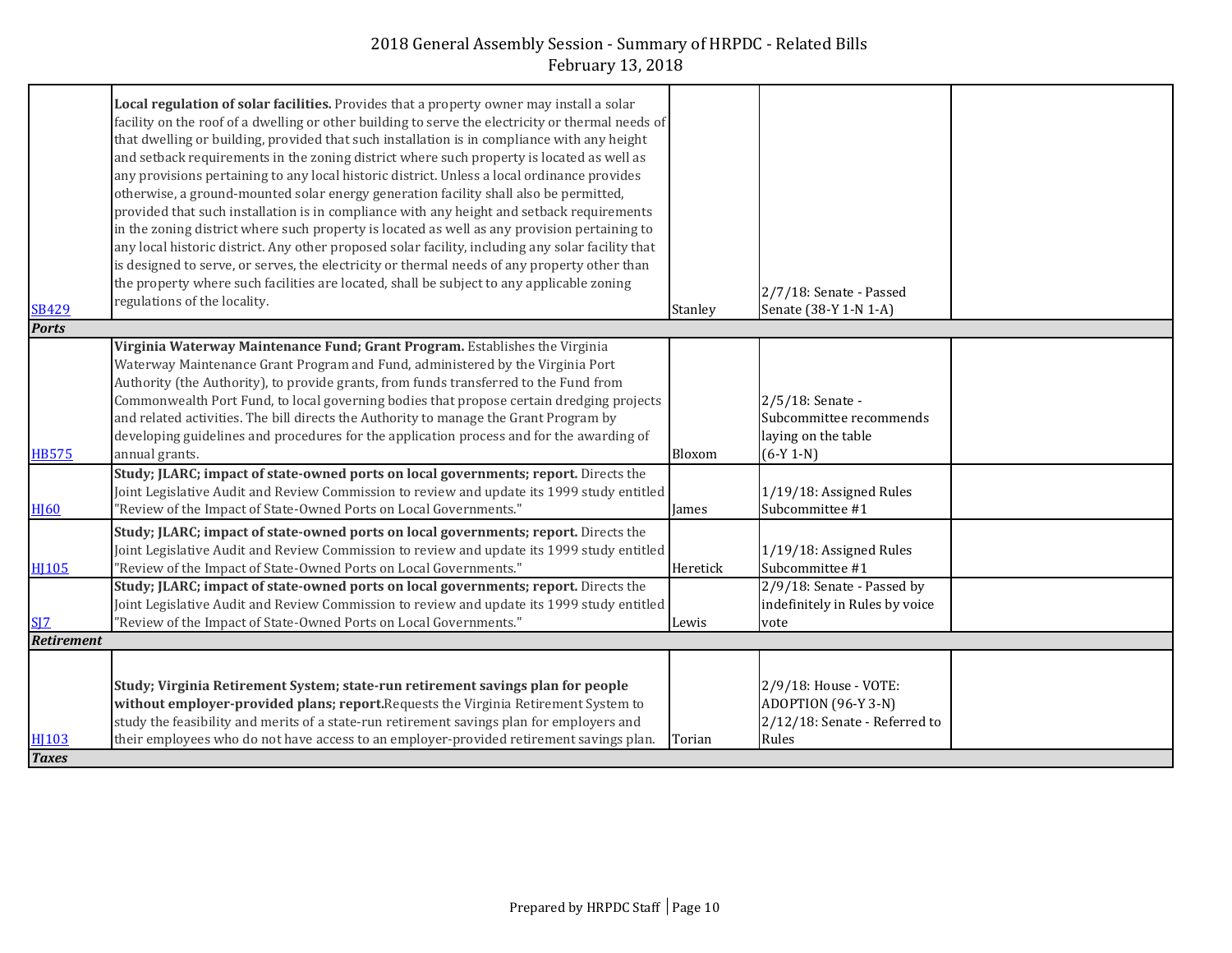| <b>HB668</b> | Transportation funding in certain areas of the Commonwealth; price floor. Establishes<br>a floor on the 2.1 percent sales tax imposed on motor vehicle fuels sold in Northern Virginia<br>and Hampton Roads. The average wholesale price of gasoline, as determined by the<br>Commissioner of the Department of Motor Vehicles, on July 1, 2018, shall be the initial floor.<br>If the average wholesale price rises in future determinations, the new higher average will<br>become the floor, until such time as the average wholesale price of gasoline is determined to<br>be equal to or greater than the average wholesale price of gasoline in the Commonwealth on<br>February 20, 2013, which is the date of the floor used for the calculation of the state<br>gasoline tax. After this threshold is met, the average wholesale price used for the calculation<br>of the regional tax will be the same as the average price used to calculate the state tax. The<br>also allocates \$40 million annually from the Priority Transportation Fund, after making any<br>required debt service payments, to each of the Salem highway construction district and the<br>Bristol highway construction district. Of the \$40 million allocated to the Bristol highway<br>construction district, \$30 million each year shall be designated for the construction and<br>completion of U.S. Route 121, the Coalfields Expressway. | Kilgore                                                     | 2/6/18: House - Stricken from<br>docket by Rules<br>$(17-Y 0-N)$                     |  |
|--------------|----------------------------------------------------------------------------------------------------------------------------------------------------------------------------------------------------------------------------------------------------------------------------------------------------------------------------------------------------------------------------------------------------------------------------------------------------------------------------------------------------------------------------------------------------------------------------------------------------------------------------------------------------------------------------------------------------------------------------------------------------------------------------------------------------------------------------------------------------------------------------------------------------------------------------------------------------------------------------------------------------------------------------------------------------------------------------------------------------------------------------------------------------------------------------------------------------------------------------------------------------------------------------------------------------------------------------------------------------------------------------------------------------------------------------------|-------------------------------------------------------------|--------------------------------------------------------------------------------------|--|
| <b>HB699</b> | Motor vehicle fuels sales tax in certain transportation districts. Provides that the tax<br>that is imposed on the sales price of motor fuel in Northern Virginia shall be imposed on the<br>regional price of gas, defined and computed as a six-month average price of fuel. The tax<br>shall not be imposed on a regional price that is less that a gallon of gasoline on February 20,<br>2013, nor shall it be imposed a price that is more than \$4 per gallon. The bill also raises the<br>rate of taxation of motor fuel in Northern Virginia from 2.1% to 3%. The bill also changes<br>the regional gas tax in Hampton Roads from a percentage to a cents-per-gallon tax that<br>decreases as the price of gas increases. The regional gas tax in Hampton Roads would have a<br>floor of \$0.05 per gallon and a ceiling of \$0.14 per gallon and would be determined on the<br>basis of the average wholesale price of unleaded regular gasoline.                                                                                                                                                                                                                                                                                                                                                                                                                                                                       | Levine<br>*Arlington/<br>Fairfax<br>Counties;<br>Alexandria | $2/8/18$ : House -<br>Subcommittee recommends<br>striking from docket<br>$(7-Y 0-N)$ |  |
| <b>HB768</b> | Motor vehicle fuels sales tax in certain areas of the Commonwealth; price<br>floor. Establishes a floor on the 2.1 percent sales tax imposed on motor vehicle fuels sold in<br>Northern Virginia and Hampton Roads. The average wholesale price of gasoline, as<br>determined by the Commissioner of the Department of Motor Vehicles, on July 1, 2018, shall<br>be the initial floor. If the average wholesale price rises in future determinations, the new<br>higher average will become the floor, until such time as the average wholesale price of<br>gasoline is determined to be equal to or greater than the average wholesale price of gasoline<br>in the Commonwealth on February 20, 2013, which is the date of the floor used for the<br>calculation of the state gasoline tax. After this threshold is met, the average wholesale price<br>used for the calculation of the regional tax will be the same as the average price used to<br>calculate the state tax.                                                                                                                                                                                                                                                                                                                                                                                                                                                  | Jones                                                       | 2/12/18: House - Engrossed -<br>Committee Substitute                                 |  |
| <b>HB917</b> | Motor vehicle fuels sales tax in certain areas of the Commonwealth; price<br>floor. Establishes a floor on the 2.1 percent sales tax imposed on motor vehicle fuels sold in<br>Northern Virginia and Hampton Roads by requiring that the average wholesale price upon<br>which the tax is based be no less than the statewide average wholesale price on February<br>20, 2013.                                                                                                                                                                                                                                                                                                                                                                                                                                                                                                                                                                                                                                                                                                                                                                                                                                                                                                                                                                                                                                                   | Stolle                                                      | 2/8/18: Subcommittee<br>recommends laying on the<br>table (7-Y 0-N)                  |  |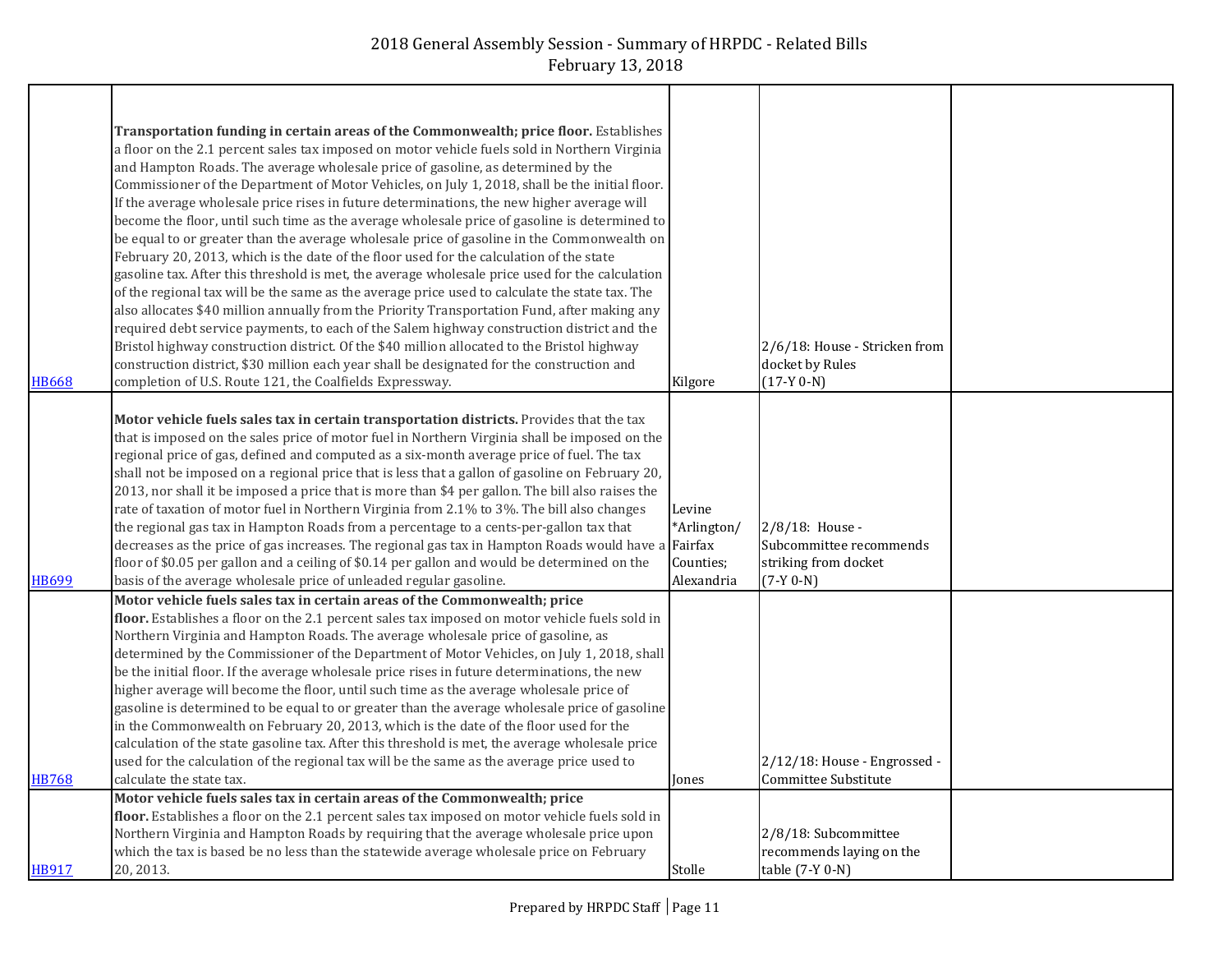| <b>HB970</b>           | Motor vehicle fuels sales tax in certain areas of the Commonwealth; price<br>floor. Establishes a floor on the 2.1 percent sales tax imposed on motor vehicle fuels sold in<br>Northern Virginia and Hampton Roads by requiring that the average wholesale price upon<br>which the tax is based be no less than the statewide average wholesale price on February<br>20, 2013.                                                                                                                                                                                                                                                                                                                                                                                                                                                                                                                                                                                                  | Guzman<br>*Fauquier/<br>PW County          | 2/8/18: House -<br>Subcommittee recommends<br>striking from docket<br>$(7-Y 0-N)$                                   |  |
|------------------------|---------------------------------------------------------------------------------------------------------------------------------------------------------------------------------------------------------------------------------------------------------------------------------------------------------------------------------------------------------------------------------------------------------------------------------------------------------------------------------------------------------------------------------------------------------------------------------------------------------------------------------------------------------------------------------------------------------------------------------------------------------------------------------------------------------------------------------------------------------------------------------------------------------------------------------------------------------------------------------|--------------------------------------------|---------------------------------------------------------------------------------------------------------------------|--|
| <b>HB1083</b>          | Motor vehicle fuels sales tax; price floor. Provides that the 2.1% tax that is imposed on<br>the sales price of motor fuel in Northern Virginia and Hampton Roads shall be imposed on<br>the regional price of gas, defined and computed as the six-month average price of fuel, for<br>each region. The regional price used to calculate the tax shall not be less than the average<br>statewide price of a gallon of unleaded regular gasoline on February 20, 2013.                                                                                                                                                                                                                                                                                                                                                                                                                                                                                                          | Filler-Corn<br>*Fairfax<br>County          | 2/8/18: House -<br>Subcommittee recommends<br>laying on the table<br>$(6-Y 1-N)$                                    |  |
| HB1352                 | Motor vehicle fuels sales tax in certain areas of the Commonwealth; price<br>floor. Establishes a floor on the 2.1 percent sales tax imposed on motor vehicle fuels sold in<br>Northern Virginia and Hampton Roads. The average wholesale price of gasoline, as<br>determined by the Commissioner of the Department of Motor Vehicles, on July 1, 2018, shall<br>be the initial floor. If the average wholesale price rises in future determinations, the new<br>higher average will become the floor, until such time as the average wholesale price of<br>gasoline is determined to be equal to or greater than the average wholesale price of gasoline<br>in the Commonwealth on February 20, 2013, which is the date of the floor used for the<br>calculation of the state gasoline tax. After this threshold is met, the average wholesale price<br>used for the calculation of the regional tax will be the same as the average price used to<br>calculate the state tax. | Thomas                                     | 2/8/18: House -<br>Subcommittee recommends<br>laying on the table<br>$(7-Y 0-N)$                                    |  |
| <b>SB140</b>           | Motor vehicle fuels sales tax in certain transportation districts; price floor. Establishes<br>a floor on the 2.1 percent tax imposed on motor vehicle fuels sold in Northern Virginia by<br>requiring that the average wholesale price upon which the tax is based be no less than the<br>statewide average sales price on February 20, 2013.                                                                                                                                                                                                                                                                                                                                                                                                                                                                                                                                                                                                                                  | Petersen<br>*Fairfax,<br>Fairfax<br>County | 2/6/18: Senate - Incorporated<br>by Finance into SB 896<br>$(15-Y 0-N)$                                             |  |
| <b>SB393</b>           | Motor vehicle fuels sales tax in certain areas of the Commonwealth; price<br>floor. Establishes a floor on the 2.1 percent sales tax imposed on motor vehicle fuels sold in Barker<br>Northern Virginia and Hampton Roads by requiring that the average wholesale price upon<br>which the tax is based be no less than the statewide average wholesale price on February<br>20, 2013.                                                                                                                                                                                                                                                                                                                                                                                                                                                                                                                                                                                           | *Fairfax, PW<br>Counties;<br>Alexandria    | 2/8/18: Senate - Incorporated<br>into SB 856<br>2/12/18: Senate -<br>Constitutional reading<br>dispensed (40-Y 0-N) |  |
| <b>SB896</b>           | Motor vehicle fuels sales tax in certain areas of the Commonwealth; price<br>floor. Establishes a floor on the 2.1 percent sales tax imposed on motor vehicle fuels sold in<br>Northern Virginia and Hampton Roads by requiring that the average wholesale price upon<br>which the tax is based be no less than the statewide average wholesale price on February<br>20, 2013.                                                                                                                                                                                                                                                                                                                                                                                                                                                                                                                                                                                                  | Wagner                                     | 2/9/18: Senate - Passed<br>Senate (26-Y 12-N)                                                                       |  |
| <b>Water Resources</b> |                                                                                                                                                                                                                                                                                                                                                                                                                                                                                                                                                                                                                                                                                                                                                                                                                                                                                                                                                                                 |                                            |                                                                                                                     |  |
|                        | Cluster development; open space; stormwater management area. Allows a locality to<br>prohibit a stormwater management area from being located in an "open space" or<br>"conservation area" established as part of a cluster development. Current law bars localities                                                                                                                                                                                                                                                                                                                                                                                                                                                                                                                                                                                                                                                                                                            |                                            | $2/7/18$ : House -<br>Subcommittee recommends<br>striking from docket                                               |  |
| <b>HB341</b>           | from enacting such a prohibition.                                                                                                                                                                                                                                                                                                                                                                                                                                                                                                                                                                                                                                                                                                                                                                                                                                                                                                                                               | Thomas                                     | $(8-Y 0-N)$                                                                                                         |  |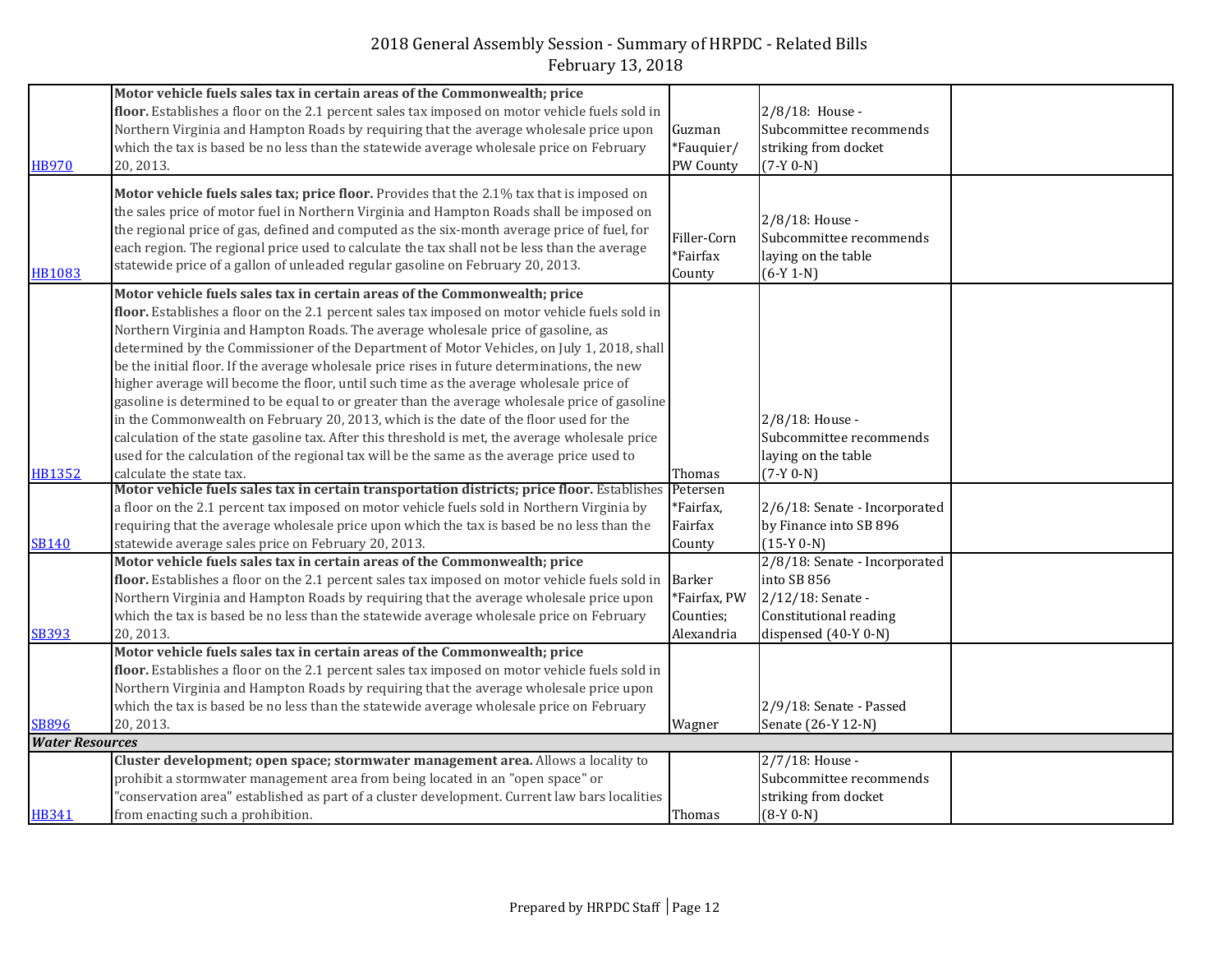| <b>HB377</b>  | Virginia Water Protection Permit; exception for stormwater management facility on<br>dry land. Exempts from the requirement to obtain a Virginia Water Protection Permit an<br>impact to a stormwater management facility on dry land.<br>Stormwater Local Assistance Fund; grants; administrative costs. Authorizes the                                                                                                                                                                                                                                                                                                                                                                                                                           | <b>Bulova</b> | 2/6/18: House - VOTE: BLOCK<br>VOTE PASSAGE (99-Y 0-N)<br>2/7/18: Senate - Referred to<br><b>ACNR</b>             | 2/13/18: On docket |
|---------------|----------------------------------------------------------------------------------------------------------------------------------------------------------------------------------------------------------------------------------------------------------------------------------------------------------------------------------------------------------------------------------------------------------------------------------------------------------------------------------------------------------------------------------------------------------------------------------------------------------------------------------------------------------------------------------------------------------------------------------------------------|---------------|-------------------------------------------------------------------------------------------------------------------|--------------------|
| <b>HB493</b>  | recipient of a grant from the Stormwater Local Assistance Fund to use a portion of the grant<br>funds to pay for reasonable administrative costs. The bill also allows a grant recipient to<br>count the fair market value of administrative services as an in-kind match for as much as<br>half of the amount of any matching funds required.                                                                                                                                                                                                                                                                                                                                                                                                     | Hodges        | 1/30/18: House -<br>Subcommittee recommends<br>passing by indefinitely<br>$(7-Y 1-N)$                             |                    |
| HB925         | Local enforcement of industrial waste permits. Authorizes any locality that owns or<br>operates a permitted municipal separate storm sewer system (MS4) to adopt and<br>administer an industrial and high-risk runoff program. The bill limits the ability of the State<br>Water Control Board (the Board), unless it is required to do so by federal law, to impose<br>certain regulatory conditions on any locality that administers such a program, and it<br>prohibits the Board from modifying existing MS4 permits to avoid such limitation. The bill<br>authorizes the Board to require a locality to report an industrial or commercial facility if it<br>becomes aware of a violation of an industrial stormwater management requirement. | Bulova        | 2/6/18: House - VOTE: BLOCK<br><b>VOTE PASSAGE</b><br>$(99-Y 0-N)$<br>2/7/18: Senate - Referred to<br><b>ACNR</b> | 2/13/18: On docket |
| <b>HB1004</b> | Regulation of stormwater; airports. Provides that localities shall provide for full waivers<br>of certain stormwater charges for public use airport runways and taxiways.                                                                                                                                                                                                                                                                                                                                                                                                                                                                                                                                                                          | <b>Byron</b>  | 2/6/18: House -<br>Subcommittee recommends<br>striking from docket<br>$(10-Y 0-N)$                                |                    |
| <b>HB1035</b> | Virginia Water Supply Revolving Fund; loans for regional projects; priority in Eastern<br>Virginia for alternative water source projects. Directs the Board of Health, when making<br>loans, loan subsidies, or grants for regional water projects in the Eastern Virginia<br>Groundwater Management Area, to give additional priority to projects related to the<br>development of water sources to serve as alternatives to the withdrawal of groundwater<br>from the coastal plain aquifer.                                                                                                                                                                                                                                                     | Hodges        | 2/6/18: House - VOTE: BLOCK<br><b>VOTE PASSAGE</b><br>$(99-Y 0-N)$<br>2/7/18: Senate - Referred to<br><b>ACNR</b> |                    |
| <b>HB1036</b> | Eastern Virginia groundwater management; annual forum; trading work<br>group. Directs the Department of Environmental Quality (the Department) to convene an<br>annual public forum focused on the state of water resources in the Eastern Virginia<br>Groundwater Management Area. The bill also directs the Department to convene a work<br>group to assist the Department in carrying out the 2017 recommendation of the Eastern<br>Virginia Groundwater Management Advisory Committee that an aquifer storage and<br>recovery banking system be developed. The work group shall report its recommendations<br>no later than July 1, 2019.                                                                                                      | Hodges        | 2/12/18: House - Engrossed -<br>Committee Substitute                                                              |                    |
| HB1091        | Virginia Resources Authority; dredging projects. Includes within the definition of the<br>term "project" any dredging program or project undertaken to benefit the economic and<br>community development goals of a local government.                                                                                                                                                                                                                                                                                                                                                                                                                                                                                                              | Hodges        | 2/6/18: House - VOTE: BLOCK<br>VOTE PASSAGE (99-Y 0-N)<br>2/7/18: Senate - Referred to<br><b>ACNR</b>             | 2/13/18: On docket |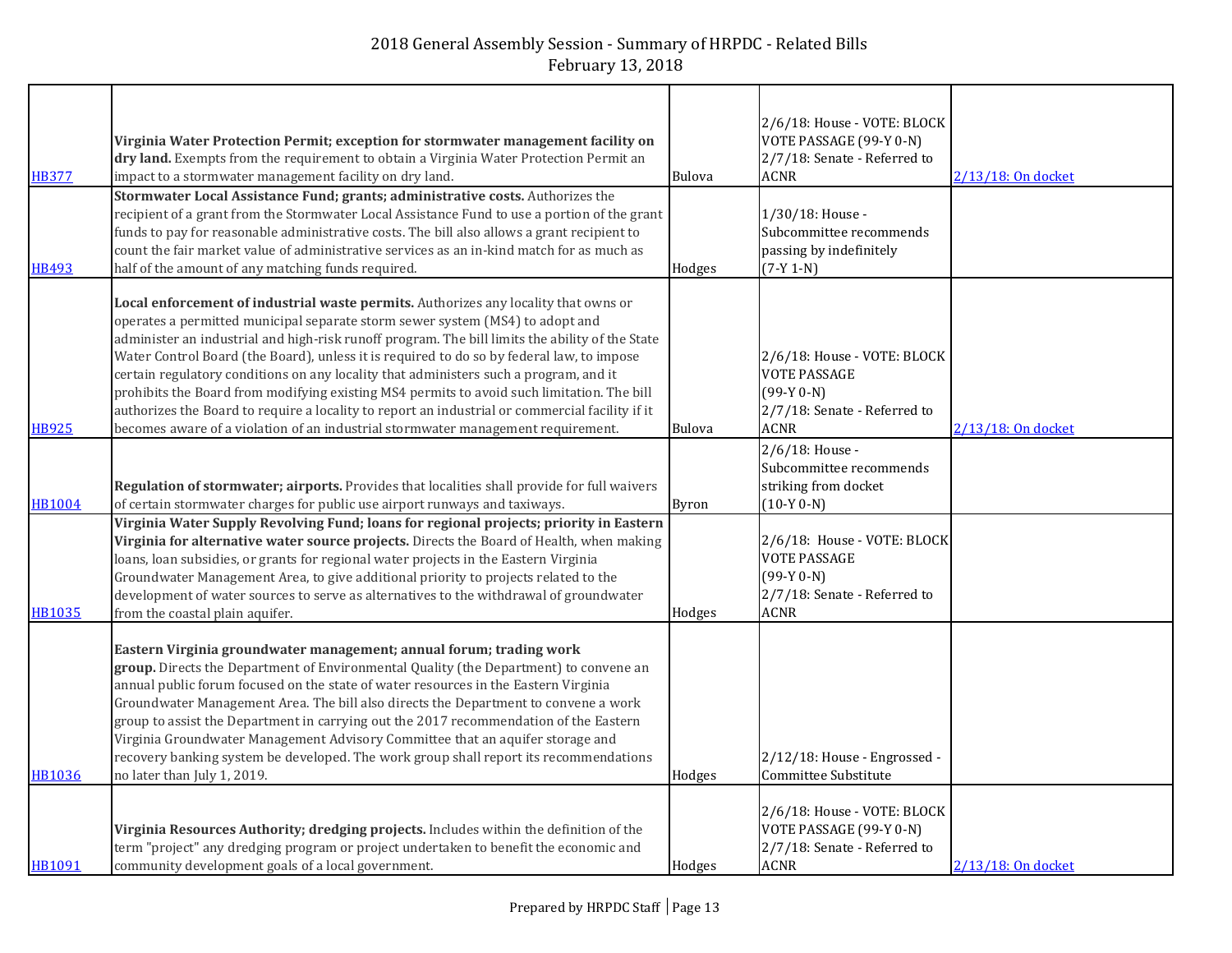| <b>HB1092</b>                  | Tax increment financing; dredging projects. Specifies that dredging projects are<br>development projects eligible for tax increment financing.<br>Chesapeake Bay Preservation Areas; regulations; local permit to raise land. Directs the<br>State Water Control Board to adopt regulations to establish criteria for use by local<br>governments in granting, denying, or modifying a request by any landowner within a<br>Chesapeake Bay Preservation Area to raise the base elevation of his land for the purpose of                                                                                                                                                                                                                                                                                                                                                                                                                                                                                                                                                                                                                                                                                                                      | Hodges           | 2/2/18: House - VOTE -<br>PASSAGE (97-Y 0-N 1-A)<br>2/5/18: Senate - Referred to<br>Finance<br>2/6/18: House -<br>Subcommittee recommends<br>striking from docket |  |
|--------------------------------|----------------------------------------------------------------------------------------------------------------------------------------------------------------------------------------------------------------------------------------------------------------------------------------------------------------------------------------------------------------------------------------------------------------------------------------------------------------------------------------------------------------------------------------------------------------------------------------------------------------------------------------------------------------------------------------------------------------------------------------------------------------------------------------------------------------------------------------------------------------------------------------------------------------------------------------------------------------------------------------------------------------------------------------------------------------------------------------------------------------------------------------------------------------------------------------------------------------------------------------------|------------------|-------------------------------------------------------------------------------------------------------------------------------------------------------------------|--|
| <b>HB1094</b><br><b>HB1095</b> | mitigating the effects of flooding.<br>Chesapeake Bay public water access authorities; regional dredging. Authorizes the<br>Middle Peninsula Chesapeake Bay Public Access Authority and the Northern Neck<br>Chesapeake Bay Public Access Authority to undertake dredging projects and authorizes<br>those public access authorities and the Eastern Shore Water Access Authority, which<br>currently is empowered to undertake dredging projects, to work together in any<br>combination to undertake dredging projects in any of their jurisdictions.                                                                                                                                                                                                                                                                                                                                                                                                                                                                                                                                                                                                                                                                                      | Hodges<br>Hodges | $(10-Y 0-N)$<br>1/25/18: House - VOTE:<br>PASSAGE (97-Y 0-N 1-A)<br>1/26/18: Senate - Referred to<br>Local Government                                             |  |
| <b>HB1096</b>                  | Dredged material siting; fast-track permitting program. Directs the Department of<br>Environmental Quality to develop, in cooperation with the Marine Resources Commission<br>and with technical assistance from the Virginia Institute of Marine Science, a fast-track<br>regulatory permitting program for the selection and use of appropriate sites for the disposal<br>of dredged material. The bill requires the State Water Control Board to enact regulations to<br>be effective no later than July 1, 2019.                                                                                                                                                                                                                                                                                                                                                                                                                                                                                                                                                                                                                                                                                                                         | Hodges           | 2/12/18: House - VOTE:<br>PASSAGE (91-Y 8-N 1-A)                                                                                                                  |  |
| <b>HB1185</b>                  | Regional water resource planning; State Water Control Board regulations. Directs the<br>State Water Control Board (the Board) to predict the risk that each locality and region in the<br>Commonwealth will experience water supply shortfalls, to encourage the development of<br>cross-jurisdictional water supply projects, and to adopt regulations designating regional<br>planning areas based primarily on river basin. Each locality in a particular regional planning<br>area shall participate in cross-jurisdictional, coordinated water resource planning, and all<br>localities in each area shall together develop and submit a single regional water supply plan.<br>The bill directs the Department of Environmental Quality (the Department) to facilitate the<br>creation of the regional water plans by ensuring sufficient coordination among localities,<br>providing planning and other assistance, and ensuring that each regional plan identifies<br>risks and proposes cost-effective strategies in response. The bill directs that the Board and<br>the Department prioritize the allocation of funds to localities that sufficiently participate in<br>regional planning. The bill contains technical amendments. | Carr             | 2/6/18: House -<br>Subcommittee recommends<br>passing by indefinitely<br>$(6-Y 4-N)$                                                                              |  |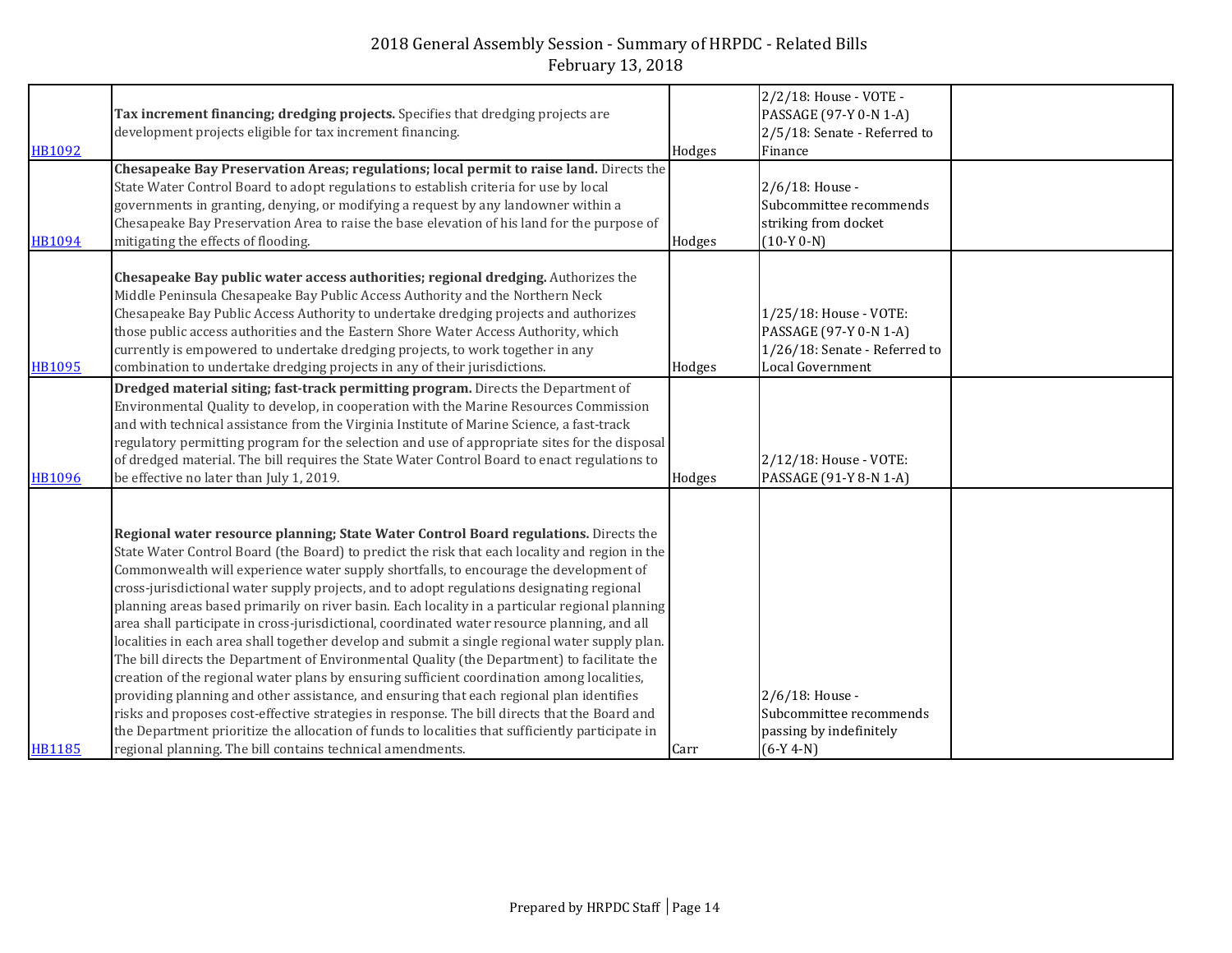| HB1307        | Stormwater management; rural Tidewater; tiered approach to water quantity<br>technical criteria; impervious cover percentage. Allows any rural Tidewater locality, as<br>defined in the bill, to comply with water quantity technical criteria for certain land-<br>disturbing activities based on the percentage of impervious cover in the watershed. The bill<br>provides that any eligible locality electing to use certain control standards shall, by<br>ordinance, adopt an official map that indicates the percentage of impervious cover in each<br>watershed within the locality and shall update the map at least annually. The bill allows any<br>such locality to apply one of the following three standards for managing water quantity to<br>any new development project: (i) if the site, as indicated on the map, has less than 5.0<br>percent impervious cover, the standard shall be a particular State Water Control Board<br>regulation; (ii) if the watershed has 5.0 percent or more but less than 7.5 percent<br>impervious cover, the standard shall be the one-year, 24-hour release method; and (iii) if<br>the watershed has 7.5 percent or more impervious cover, the standard shall be the energy<br>balance method. The bill provides that any project whose construction would cause the<br>watershed in which it is located to step up to the next higher tier shall be evaluated under<br>the energy balance method or a more stringent alternative. | Hodges | 2/6/18: House - VOTE: BLOCK<br>VOTE PASSAGE (99-Y 0-N)<br>2/7/18: Senate - Referred to<br><b>ACNR</b> | 2/13/18: On docket |
|---------------|----------------------------------------------------------------------------------------------------------------------------------------------------------------------------------------------------------------------------------------------------------------------------------------------------------------------------------------------------------------------------------------------------------------------------------------------------------------------------------------------------------------------------------------------------------------------------------------------------------------------------------------------------------------------------------------------------------------------------------------------------------------------------------------------------------------------------------------------------------------------------------------------------------------------------------------------------------------------------------------------------------------------------------------------------------------------------------------------------------------------------------------------------------------------------------------------------------------------------------------------------------------------------------------------------------------------------------------------------------------------------------------------------------------------------------------------------------------------------------------|--------|-------------------------------------------------------------------------------------------------------|--------------------|
| <b>HB1308</b> | Stormwater; local plan review; acceptance of signed plan in lieu of review. Authorizes<br>any rural Tidewater locality, whether or not it has opted out of administering a stormwater<br>or erosion and sediment control program, to require that a licensed professional retained<br>by the applicant submit a set of plans and supporting calculations for land-disturbing<br>activities that disturb 2,500 square feet or more but less than one acre of land. The bill<br>requires the plans to bear a certification and to be signed and sealed by the professional.<br>The locality is required to accept such plans in satisfaction of the local plan review<br>requirement. The bill also directs the Department of Environmental Quality to examine the<br>possibility of expanding the use of the agreement in lieu of a stormwater management plan,<br>currently authorized for use in the construction of certain single-family residences, to<br>include any nonresidential development site of less than one acre in a rural Tidewater<br>locality.                                                                                                                                                                                                                                                                                                                                                                                                                      | Hodges | 2/6/18: House - VOTE:<br>PASSAGE (96-Y 1-N)<br>2/7/18: Senate - Referred to<br><b>ACNR</b>            | 2/13/18: On docket |
| <b>HB1566</b> | Stormwater; local plan review; acceptance of plan by professional engineer in lieu of<br>review. Authorizes any stormwater management program authority or erosion and<br>sediment control program authority, or a locality that has opted out of administering a<br>stormwater or erosion and sediment control program, to require that a licensed<br>professional engineer retained by the applicant submit a set of plans and supporting<br>calculations for land-disturbing activities of greater than one acre in extent. The bill requires<br>the plans to be signed and stamped by the engineer. The program authority or locality is<br>required to accept such plans in satisfaction of the local plan review requirement.                                                                                                                                                                                                                                                                                                                                                                                                                                                                                                                                                                                                                                                                                                                                                    | Hodges | 1/31/18: House - Stricken<br>from docket by ACNR<br>$(22-Y 0-N)$                                      |                    |
| <b>HI69</b>   | 2016 Virginia's Working Waterfront Master Plan. Supporting the 2016 Virginia's<br>Working Waterfront Master Plan.                                                                                                                                                                                                                                                                                                                                                                                                                                                                                                                                                                                                                                                                                                                                                                                                                                                                                                                                                                                                                                                                                                                                                                                                                                                                                                                                                                      | Bloxom | 1/24/18: Subcommittee<br>recommends striking from the<br>docket (8-Y 0-N)                             |                    |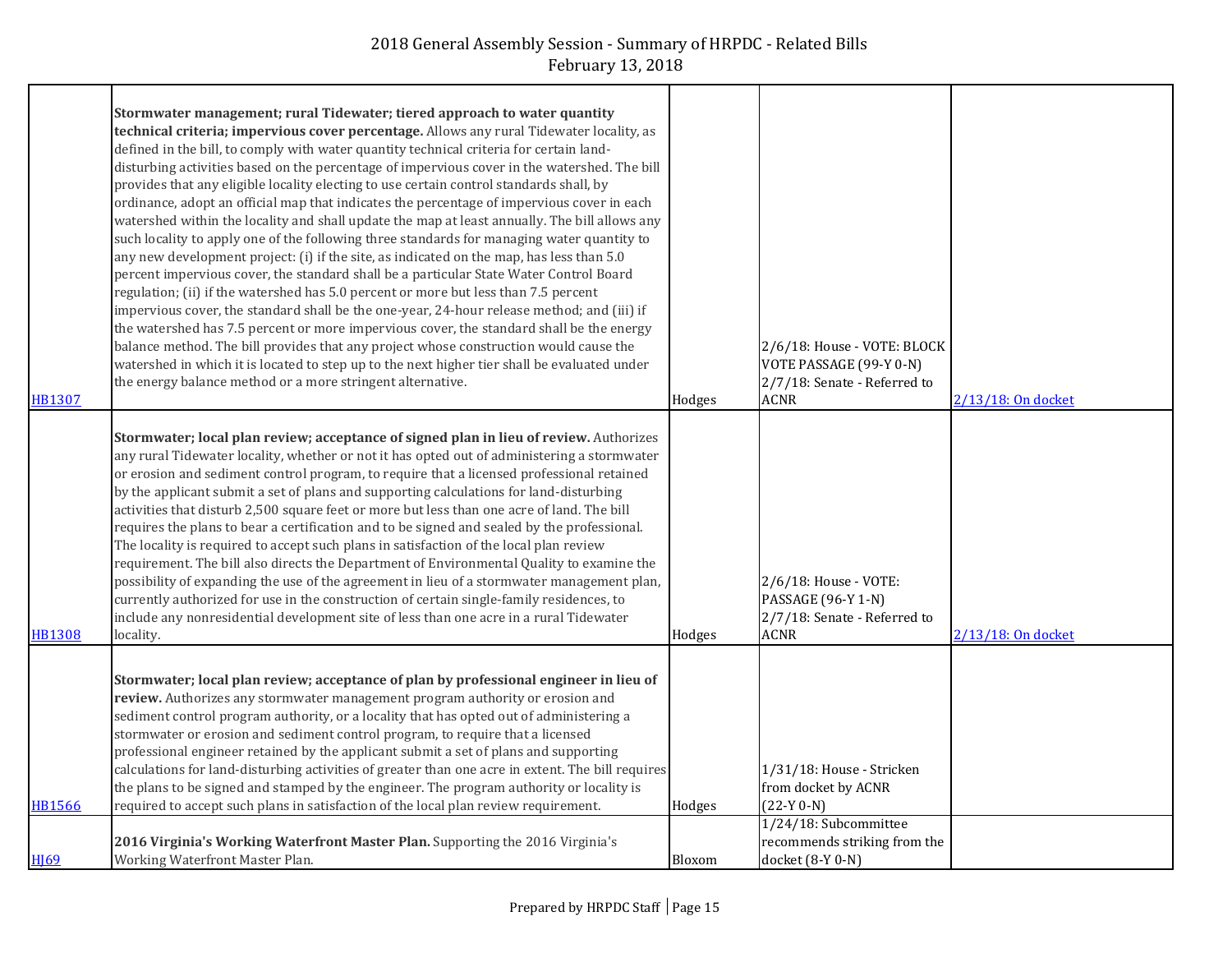|                  | Study; stormwater best management practices; planting and preservation of trees;              |            |                                                      |  |
|------------------|-----------------------------------------------------------------------------------------------|------------|------------------------------------------------------|--|
|                  | report. Directs the Department of Environmental Quality to study whether the planting and     |            | 2/1/18: Subcommittee                                 |  |
|                  | preservation of trees shall be certified as a stormwater best management practice and, if so, |            | recommends striking from the                         |  |
| H <sub>193</sub> | how much credit shall be awarded.                                                             | Lopez      | docket (7-Y 0-N)                                     |  |
|                  |                                                                                               |            |                                                      |  |
|                  | Virginia Water Quality Improvement Fund; publicly owned treatment works; nutrient             |            |                                                      |  |
|                  | reduction. Authorizes the Director of the Department of Environmental Quality (the            |            |                                                      |  |
|                  | Department) to issue grants from the Virginia Water Quality Improvement Fund for water        |            |                                                      |  |
|                  | quality improvements, including cost effective technologies to reduce loads of total          |            |                                                      |  |
|                  | phosphorus, total nitrogen, or nitrogen-containing ammonia, in order to meet certain          |            |                                                      |  |
|                  | requirements of ammonia-related regulations that are more stringent than those adopted        |            |                                                      |  |
|                  | by the State Water Control Board (the Board). The bill also requires the Department to        |            |                                                      |  |
|                  | prepare a preliminary estimate of the amount and timing of Water Quality Improvement          |            |                                                      |  |
|                  | Grants required to fund projects to reduce loads of nitrogen-containing ammonia at certain    |            |                                                      |  |
|                  | levels based on an estimate of the anticipated range of costs for all publicly owned          |            |                                                      |  |
|                  |                                                                                               |            |                                                      |  |
|                  | treatment works if the Board were to adopt the 2013 Aquatic Life Ambient Water Quality        |            | 2/12/18: House - Engrossed -<br>Committee Substitute |  |
| <b>HB1608</b>    | Criteria for Ammonia published by the U.S. Environmental Protection Agency.                   | Poindexter |                                                      |  |
|                  |                                                                                               |            |                                                      |  |
|                  | Virginia Water Quality Improvement Fund; publicly owned treatment works; nutrient             |            |                                                      |  |
|                  | reduction. Requires the Director of the Department of Environmental Quality to prioritize     |            |                                                      |  |
|                  | cost effective technologies to reduce nutrient loads of total phosphorus, total nitrogen, or  |            |                                                      |  |
|                  | nitrogen-containing ammonia over other water quality improvement methods in                   |            |                                                      |  |
|                  | distributing grants from the Virginia Water Quality Improvement Fund subsequent to            |            |                                                      |  |
|                  | satisfaction of nutrient reductions of regulations, permits, or the Chesapeake Bay TMDL       |            |                                                      |  |
|                  | Watershed Implementation Plan. The bill places certain limitations on grants for              |            |                                                      |  |
|                  | technologies to reduce nitrogen-containing ammonia. The bill also requires the Department     |            |                                                      |  |
|                  | of Environmental Quality to prepare a preliminary estimate of the amount and timing of        |            |                                                      |  |
|                  | Water Quality Improvement Grants required to fund projects to reduce loads of nitrogen-       |            |                                                      |  |
|                  | containing ammonia at certain levels based on an estimate of the anticipated range of costs   |            | 1/17/18: Senate - Read third                         |  |
|                  | for all publicly owned treatment works if the State Water Control Board were to adopt the     |            | time and passed (40-Y 0-N)                           |  |
|                  | 2013 Aquatic Life Ambient Water Quality Criteria for Ammonia published by the U.S.            |            | 1/23/18: House - Referred to                         |  |
| <b>SB340</b>     | Environmental Protection Agency.                                                              | Peake      | <b>ACNR</b>                                          |  |
|                  | Regulation of stormwater; airports. Allows localities to provide for a partial waiver of      |            | 1/30/18: Senate - Continued                          |  |
|                  | service charges for stormwater management to airports for that portion of the property that   |            | in 2019 in Local Government                          |  |
| <b>SB367</b>     | is used for runways and taxiways.                                                             | Newman     | $(10-Y 0-N)$                                         |  |
|                  | Virginia Waterway Maintenance Fund; Grant Program. Establishes the Virginia                   |            |                                                      |  |
|                  | Waterway Maintenance Grant Program and Fund, administered by the Virginia Port                |            |                                                      |  |
|                  | Authority (the Authority), to provide grants, from funds transferred to the Fund from         |            | 1/30/18: Senate - Read third                         |  |
|                  | Commonwealth Port Fund, to local governing bodies that propose certain dredging projects      |            | time and passed                                      |  |
|                  | and related activities. The bill directs the Authority to manage the Grant Program by         |            | $(39-Y 0-N)$                                         |  |
|                  | developing guidelines and procedures for the application process and for the awarding of      |            | 2/5/18: House - Referred to                          |  |
| <b>SB693</b>     | annual grants.                                                                                | Lewis      | <b>ACNR</b>                                          |  |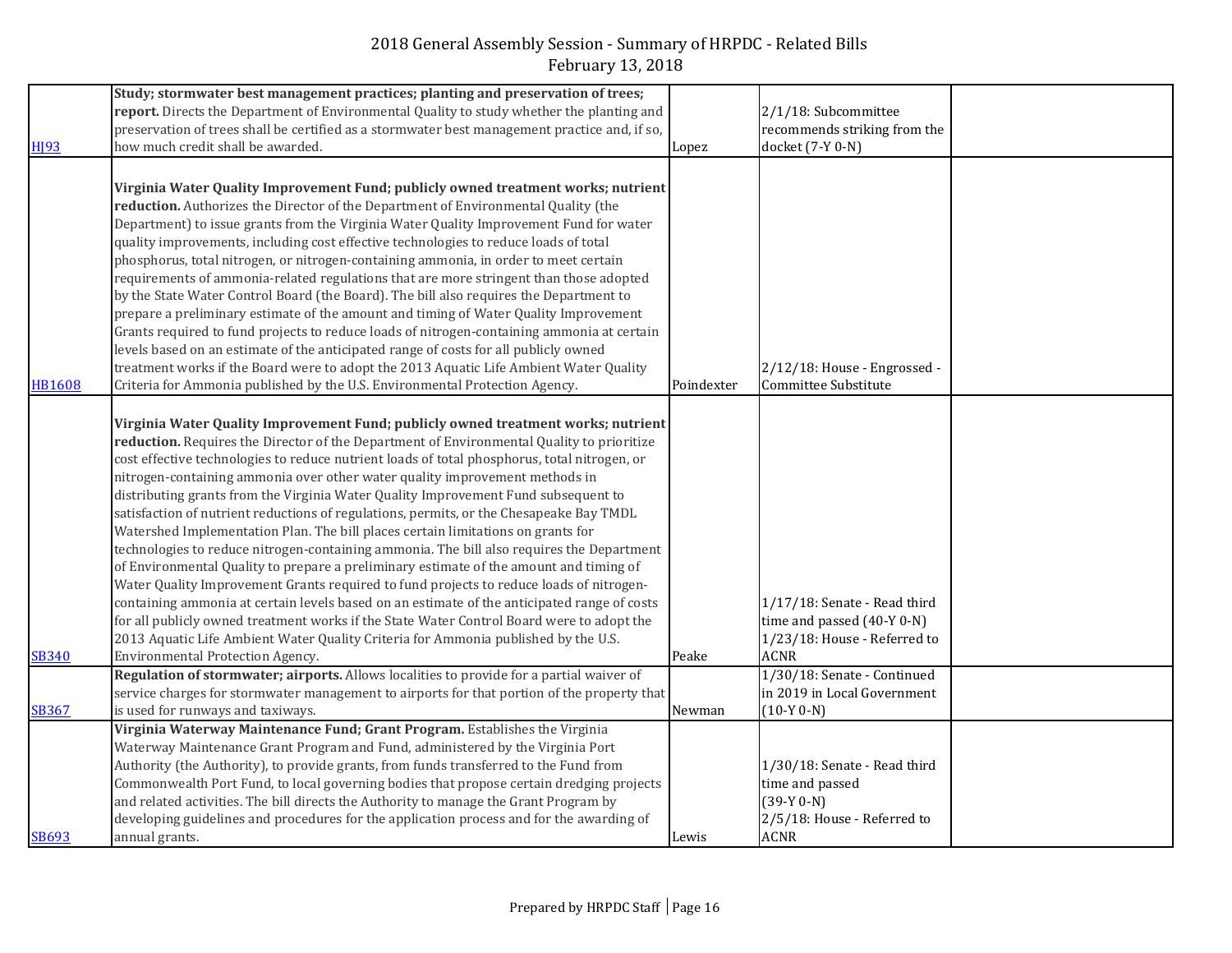|                          | Stormwater; State Water Control Board; regulations. Authorizes the State Water Control          |              |                                                 |               |
|--------------------------|-------------------------------------------------------------------------------------------------|--------------|-------------------------------------------------|---------------|
|                          | Board (the Board) to adopt stormwater regulations that provide any definitions, equations,      |              |                                                 |               |
|                          | or protocols needed to implement the runoff reduction method of demonstrating                   |              |                                                 |               |
|                          | compliance with water quality technical criteria for certain land-disturbing activities. The    |              |                                                 |               |
|                          | bill directs the Board to develop guidance to establish a compliance tool for projects that are |              |                                                 |               |
|                          | subject to the runoff reduction method and the best management practice design                  |              |                                                 |               |
| <b>SB990</b>             | specifications needed to implement the water quality technical criteria.                        | DeSteph      | 2/1/18: Continued to 2019 in<br>ACNR (14-Y 0-N) |               |
|                          |                                                                                                 |              |                                                 |               |
|                          |                                                                                                 |              | 2/9/18: Senate - Stricken at                    |               |
|                          | Working waterfronts in Virginia. Recognizing the importance of working waterfronts in           |              | request of Patron in Rules by                   |               |
| <b>SI55</b>              | Virginia.                                                                                       | Lewis        | voice vote                                      |               |
| <b>Budget Amendments</b> |                                                                                                 |              |                                                 |               |
| Item                     | Explanation                                                                                     | Patron       | First Year/Second Year                          | <b>Status</b> |
| <b>Broadband</b>         |                                                                                                 |              |                                                 |               |
|                          | Commonwealth Office of Broadband Deployment. Creates the Office of Broadband                    |              |                                                 |               |
|                          | Development and Deployment within the Office of the Secretary of Commerce and Trade             |              |                                                 |               |
|                          | and increases funding by \$100,000 from the general fund the first year and \$100,000 the       |              | 2019: \$100,000                                 |               |
| 102 #1h                  | second year and one FTE.                                                                        | <b>Byron</b> | 2020: \$100,000                                 | Introduced    |
|                          | Broadband Study. Provides funding of \$25,000 from the general fund the first year and          |              |                                                 |               |
|                          | \$25,000 from the general fund the second year to conduct a broadband study to be directed      |              |                                                 |               |
|                          | by the Broadband Advisory Council. This budget amendment is contingent upon passage of          |              | 2019: \$25,000                                  |               |
| 425 #1h                  | House Joint Resolution 106.                                                                     | Gooditis     | 2020: \$25,000                                  | Introduced    |
|                          | <b>Coastal Resiliency/Sea Level Rise</b>                                                        |              |                                                 |               |
|                          | Dam Safety Fund Balances for Shoreline Resiliency Fund. This amendment redirects                |              |                                                 |               |
|                          | balances from the Dam Safety Fund totaling \$544,711 from the general fund to the               |              |                                                 |               |
|                          | Shoreline Resiliency Fund. A companion amendment to Item 3-3.02 eliminates the transfer         |              | 2016-2018                                       |               |
| $3 - 1.01$ #1h           | to the general fund.                                                                            | Stolle       | Language only                                   | Introduced    |
|                          | Redirect Dam Safety Balances. This amendment strikes language directing the Virginia            |              |                                                 |               |
|                          | Resources Authority to transfer \$544,711 in balances from the Dam Safety Fund to the           |              |                                                 |               |
|                          | General Fund. A companion amendment to Item 3-1.01 instead directs those balances to the        |              | 2016-2018                                       |               |
| $3 - 3.02$ #1h           | Shoreline Resiliency Fund.                                                                      | Stolle       | Language only                                   | Introduced    |
|                          | Creation of Secretary of Coastal Protection and Flooding Adaptation. Implements the             |              |                                                 |               |
|                          | provisions of House Bill 345, which establishes a new cabinet Secretary of Coastal              |              |                                                 |               |
|                          | Protection and Flooding Adaptation. The Secretary shall be responsible for economic             |              |                                                 |               |
|                          | development and job creation associated with the implementation of adaptation strategies.       |              |                                                 |               |
|                          | The Secretary also shall be the lead in providing direction, ensuring accountability, and       |              |                                                 |               |
|                          | developing a statewide coastal flooding adaptation strategy. The Secretary, in cooperation      |              |                                                 |               |
|                          | with the Secretary of Natural Resources, shall identify sources of funding for needed           |              |                                                 |               |
|                          | implementation of strategies for coastal protection and flooding adaptation. Funding for this   |              |                                                 |               |
|                          | new office shall be transferred from funds available pursuant to a proposal to eliminate the    |              | 2019: \$500,000                                 |               |
| 361.10 #1h               | Secretary of Technology.                                                                        | Stolle       | 2020: \$500,000                                 | Introduced    |
|                          |                                                                                                 |              |                                                 |               |
|                          | Creation of Secretary of Coastal Protection and Flooding Adaptation. Creates the                |              |                                                 |               |
|                          | position of Secretary for Coastal Protection and Flooding Adaption within the Office of         |              | 2019: \$500,000                                 |               |
| 361#1s                   | Natural Resources.                                                                              | Lewis        | 2020: \$500,001                                 | Introduced    |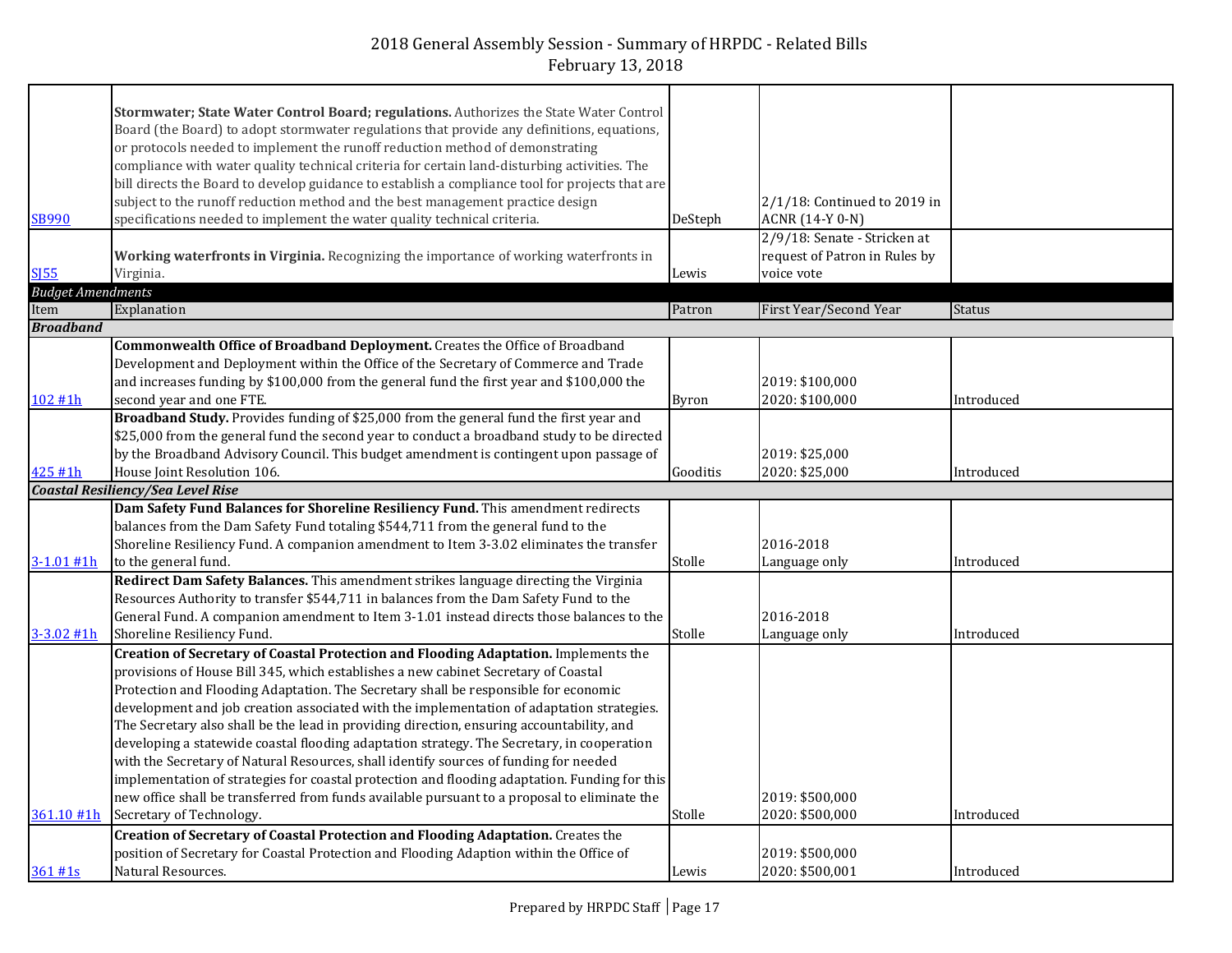|                             | Eliminate Office of the Secretary of Technology. Decreases funding \$500,000 from the          |                    |                                        |            |
|-----------------------------|------------------------------------------------------------------------------------------------|--------------------|----------------------------------------|------------|
|                             | general fund the first year and \$500,000 from the general fund the second year and            |                    |                                        |            |
|                             | eliminates the Office of the Secretary of Technology. There is a companion budget              |                    |                                        |            |
|                             | amendment that redirects the funds and establishes a Secretariat for Coastal Protection and    |                    | 2019: (\$562,482)                      |            |
| 424 #2h                     | Flooding Adaptation and is contingent upon passage of House Bill 345.                          | Stolle             | 2020: (\$562,482)                      | Introduced |
| <b>Economic Development</b> |                                                                                                |                    |                                        |            |
|                             | VEDP Business-Ready Sites Program. Increases funding \$1,187,500 from the general fund         |                    |                                        |            |
|                             | the first year and \$1,187,500 from the general fund the second year for VEDP's Business-      |                    |                                        |            |
|                             | Ready Sites Program in order to increase the number of development-ready sites across          |                    | 2019: \$1,187,500                      |            |
| 122 #3h                     | different site archetypes and regional locations.                                              | James              | 2020: \$1,187,500                      | Introduced |
|                             | Business Ready Sites. Would provide an additional \$1,187,500 the first year and               |                    |                                        |            |
|                             | \$1,687,500 the second year from the general fund to the Virginia Economic Development         |                    |                                        |            |
|                             | Partnership for the Business Ready Sites Program. The additional appropriation would           |                    |                                        |            |
|                             | increase funding for the Business Ready Sites Program from \$562,500 to \$1,750,000 the        |                    | 2019: \$1,187,500                      |            |
| 122#2s                      | first year and \$2,250,000 the second year.                                                    | Hanger             | 2020: \$1,187,501                      | Introduced |
| <b>Education</b>            |                                                                                                |                    |                                        |            |
|                             | JLARC Study Cost of Education. Provides \$50,000 from the general fund in the first year       |                    |                                        |            |
|                             | pursuant to the passage of House Joint 126 of the 2018 session which directs JLARC to study    |                    |                                        |            |
|                             | the true cost of education for the Commonwealth and make funding recommendations               |                    | 2019: \$50,000                         |            |
| 31 #1h                      | based on their study.                                                                          |                    | 2020: \$0                              |            |
|                             |                                                                                                | <b>Carroll Foy</b> |                                        | Introduced |
| <b>Emergency Management</b> |                                                                                                |                    |                                        |            |
|                             |                                                                                                |                    |                                        |            |
|                             | Hurricane and Flood Risk Reduction Authority. Provides \$1.0 million each year from the        |                    |                                        |            |
|                             | general fund 13 positions to establish the Hurricane and Flood Risk Reduction Authority        |                    |                                        |            |
|                             | within the Office of the Secretary of Public Safety and Homeland Security in his role as chief |                    |                                        |            |
|                             | resiliency officer of the Commonwealth, and pursuant to the provisions of House Bill 229,      |                    |                                        |            |
|                             | which among several changes, establishes the Authority. The amounts included in this           |                    | 2019: \$1,000,000                      |            |
| 381 #2h                     | amendment are placeholders until a final fiscal impact statement is made available.            | Miyares            | 2020: \$1,000,000                      | Introduced |
| <b>Housing</b>              |                                                                                                |                    |                                        |            |
|                             | Housing Trust Fund. Increases funding \$4,500,000 from the general fund the first year and     |                    |                                        |            |
|                             | \$4,500,000 from the general fund the second year for the Virginia Housing Trust Fund to       |                    |                                        |            |
|                             | increase available rental housing for people with serious mental illness. This is a            |                    |                                        |            |
|                             | recommendation of the Joint Subcommittee to Study Mental Health Services in the                |                    | 2019: \$4,500,000                      |            |
| 105 #1h                     | Commonwealth in the 21st century.                                                              | Watts              | 2020: \$4,500,000                      | Introduced |
|                             | Housing Trust Fund. Increases funding \$4,500,000 from the general fund the first year and     |                    |                                        |            |
|                             | \$4,500,000 from the general fund the second year for the Virginia Housing Trust Fund to       |                    |                                        |            |
|                             | increase available rental housing for people with serious mental illness. This is a            |                    |                                        |            |
| 105 #2h                     | recommendation of the Joint Subcommittee to Study Mental Health Services in the                |                    | 2019: \$4,500,000<br>2020: \$4,500,000 |            |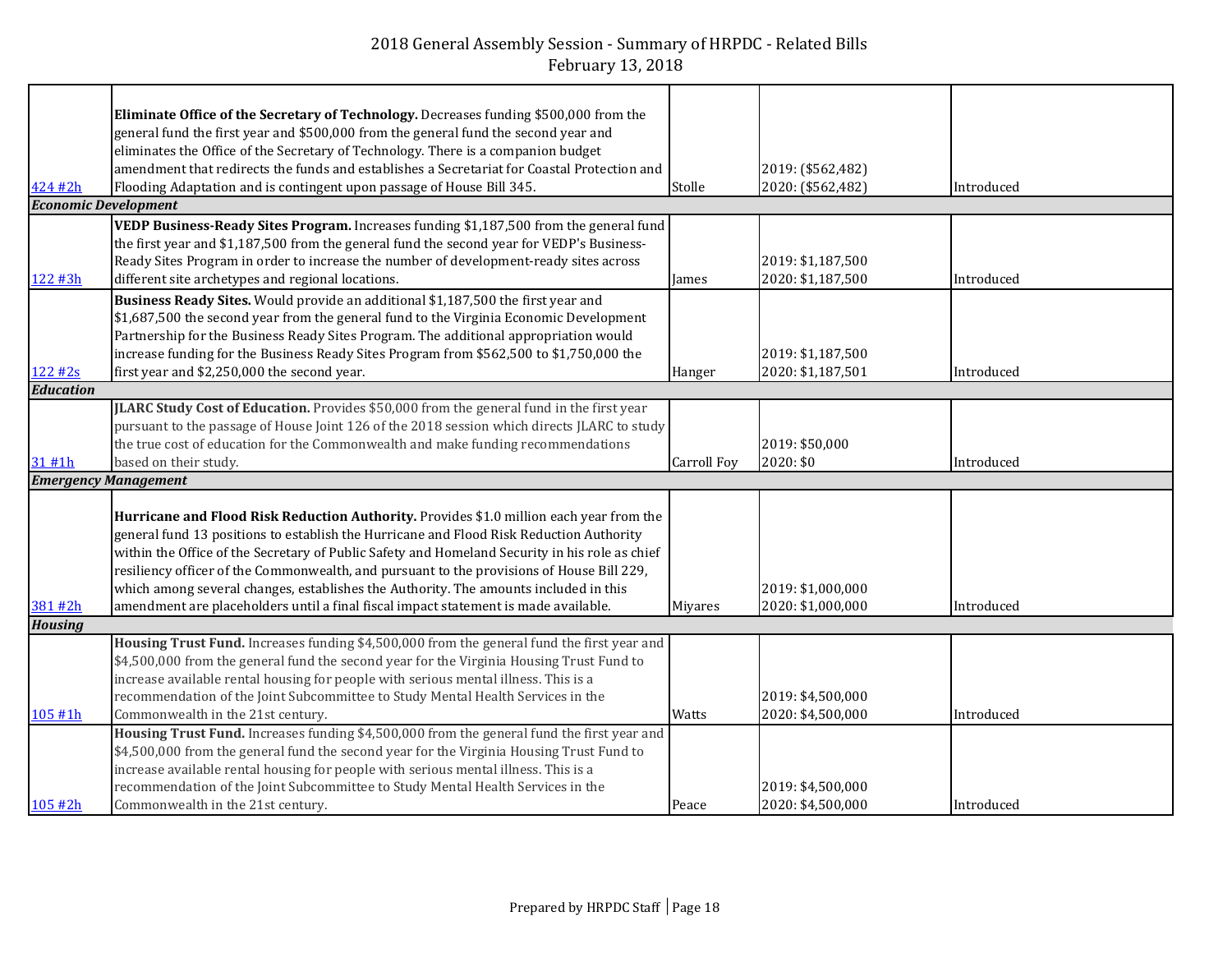| 105#1s                 | Housing Trust Fund. Would increase deposits to the Virginia Housing Trust Fund by \$4.5<br>million GF each year, bringing the total to \$10.0 million GF each year. Additional funding<br>would help to increase available rental housing with capital investment such that people<br>with serious mental illness can access affordable housing through Permanent Supportive<br>Housing programs. This is a recommendation of the SJR 47 Joint Subcommittee to Study<br>Mental Health Services in the 21st Century.                                                                                                                                                                                                                                                                                                                                                                      | Howell | 2019: \$4,500,000<br>2020: \$4,500,000   | Introduced |
|------------------------|------------------------------------------------------------------------------------------------------------------------------------------------------------------------------------------------------------------------------------------------------------------------------------------------------------------------------------------------------------------------------------------------------------------------------------------------------------------------------------------------------------------------------------------------------------------------------------------------------------------------------------------------------------------------------------------------------------------------------------------------------------------------------------------------------------------------------------------------------------------------------------------|--------|------------------------------------------|------------|
|                        | Increase funds for Permanent Supportive Housing. Provides \$1.5 million the first year<br>and \$2.9 million the second year from the general fund to expand permanent supportive<br>housing for individuals with serious mental illness. This adds to funding contained in the<br>introduced budget of \$1.5 million the first year and \$3.0 million the second year from the                                                                                                                                                                                                                                                                                                                                                                                                                                                                                                           |        | 2019: \$1,500,000                        |            |
| 312 #6h                | general fund for permanent supportive housing for this population.                                                                                                                                                                                                                                                                                                                                                                                                                                                                                                                                                                                                                                                                                                                                                                                                                       | Levine | 2020: \$2,900,000                        | Introduced |
| <b>Other</b>           |                                                                                                                                                                                                                                                                                                                                                                                                                                                                                                                                                                                                                                                                                                                                                                                                                                                                                          |        |                                          |            |
| 178 #1h                | ODU - VMASC. Requests additional general fund to support the Virginia Modeling, Analysis,<br>and Simulation Center's partnership with the regional shipbuilding and ship repair industry<br>for the Virginia Digital Shipbuilding Workforce Program.                                                                                                                                                                                                                                                                                                                                                                                                                                                                                                                                                                                                                                     | Yancey | 2019: \$1,000,000<br>2020: \$1,000,000   | Introduced |
| 178 #1s                | ODU - Virginia Digital Shipbuilding Workforce Program Partnership. Provides \$1.0<br>million GF per year to support the Virginia Modeling, Analysis & Simulation Center's<br>(VMASC) partnership with the regional shipbuilding and ship repair industry to stand up<br>the Virginia Digital Shipbuilding Workforce Program (VDSP). VDSP will create an open-<br>source curriculum in digital manufacturing and shipbuilding with specific tracks for<br>engineers, designers, skilled craftsmen, and IT professionals. This funding would<br>supplement curriculum development funds received from GO Virginia and allow the<br>curriculum to be tailored and implemented across more K-12 and higher education partners<br>statewide, assist in lab build-out in multiple locations, and allow for national branding and<br>marketing of Virginia as a leader in digital shipbuilding. | Wagner | 2019: \$1,000,000<br>2020: \$1,000,000   | Introduced |
|                        | VPA Review of Barge Services. Directs the Virginia Port Authority to examine current rail                                                                                                                                                                                                                                                                                                                                                                                                                                                                                                                                                                                                                                                                                                                                                                                                |        |                                          |            |
|                        | or other resources, and determine whether increasing "short seas" or barge service is                                                                                                                                                                                                                                                                                                                                                                                                                                                                                                                                                                                                                                                                                                                                                                                                    |        |                                          |            |
| 460 #1h                | feasible.                                                                                                                                                                                                                                                                                                                                                                                                                                                                                                                                                                                                                                                                                                                                                                                                                                                                                | Hodges | Language only                            | Introduced |
| <b>Water Resources</b> |                                                                                                                                                                                                                                                                                                                                                                                                                                                                                                                                                                                                                                                                                                                                                                                                                                                                                          |        |                                          |            |
|                        | Stormwater Local Assistance Fund. Requests additional bond authority for the                                                                                                                                                                                                                                                                                                                                                                                                                                                                                                                                                                                                                                                                                                                                                                                                             |        | 2019: \$25,000                           |            |
| $C - 45$ #1h           | Stormwater Local Assistance Fund.                                                                                                                                                                                                                                                                                                                                                                                                                                                                                                                                                                                                                                                                                                                                                                                                                                                        | Landes | 2020: \$25,000                           | Introduced |
|                        | Stormwater Local Assistance Fund. Requests additional bond authority for the                                                                                                                                                                                                                                                                                                                                                                                                                                                                                                                                                                                                                                                                                                                                                                                                             |        | 2019: \$30,000                           |            |
| $C-45#2h$              | Stormwater Local Assistance Fund.                                                                                                                                                                                                                                                                                                                                                                                                                                                                                                                                                                                                                                                                                                                                                                                                                                                        | Bulova | 2020: \$0                                | Introduced |
| 368 #1h                | Stormwater Local Assistance Fund. Provides \$25.0 million in general fund support for the<br>Stormwater Local Assistance Fund established by the 2013 Acts of Assembly. To date, \$80.0<br>million in cash and bonds have been provided for this purpose.                                                                                                                                                                                                                                                                                                                                                                                                                                                                                                                                                                                                                                | Landes | 2019: \$25,000,000<br>2020: \$25,000,000 | Introduced |
|                        | Stormwater Local Assistance Fund. Provides \$50,0 million in bond proceeds in the first                                                                                                                                                                                                                                                                                                                                                                                                                                                                                                                                                                                                                                                                                                                                                                                                  |        |                                          |            |
|                        | year for the Stormwater Local Assistance Fund administered by the Department of                                                                                                                                                                                                                                                                                                                                                                                                                                                                                                                                                                                                                                                                                                                                                                                                          |        | 2019: \$50,000,000                       |            |
| $C-45$ #1s             | Environmental Quality.                                                                                                                                                                                                                                                                                                                                                                                                                                                                                                                                                                                                                                                                                                                                                                                                                                                                   | Hanger | 2020: \$0                                | Introduced |